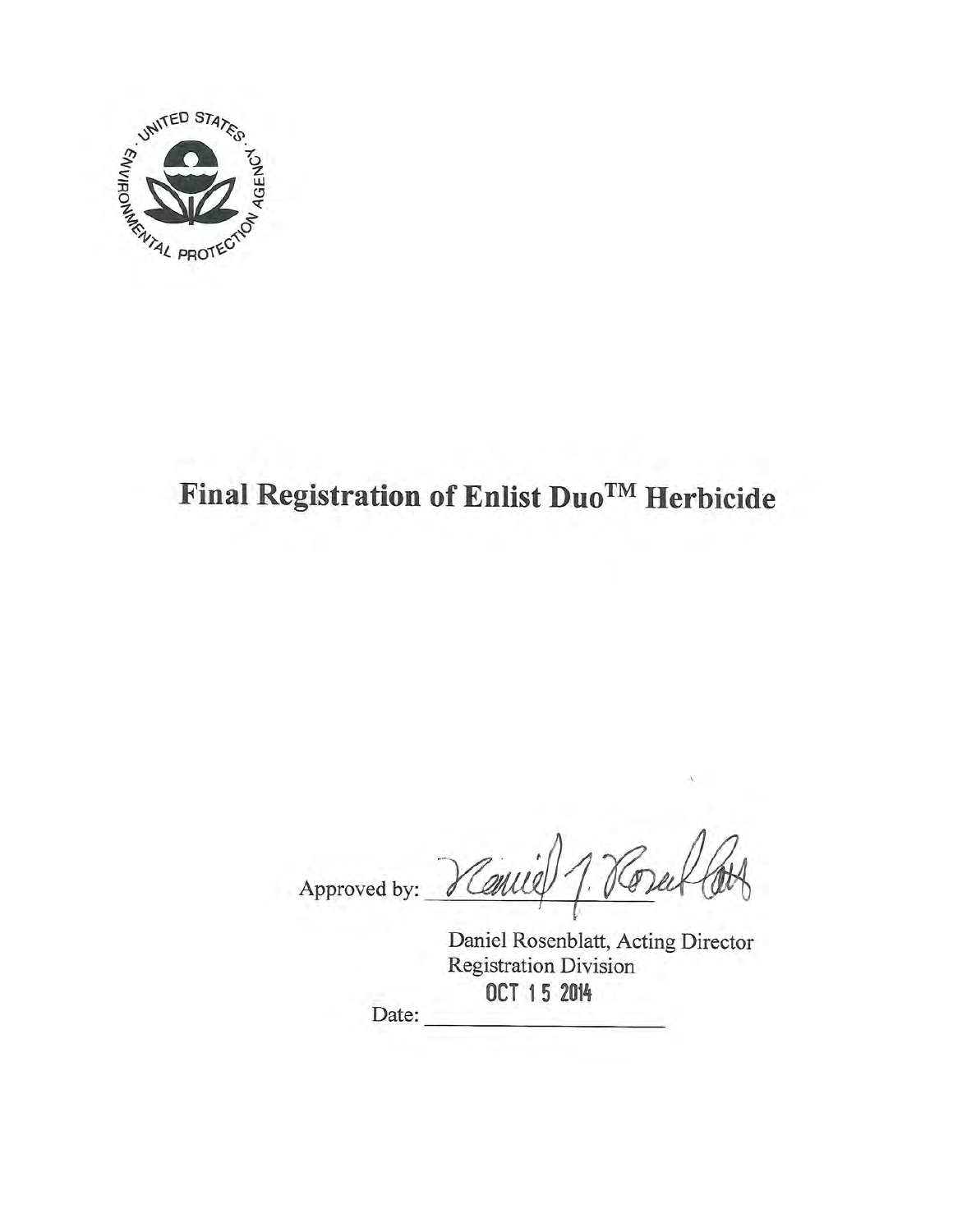### **Final Registration of Enlist DuoTM Herbicide**

### **Regulatory Rationale**

The Agency has granted a registration for Enlist Duo<sup>TM</sup>, a herbicide containing the active dimethylammonium salt (glyphosate) to Dow AgroSciences (DAS). On November 1, 2011, DAS Agency) for Enlist Duo<sup>TM</sup>, which is used on corn and soybean crops that are genetically ingredients 2,4-dichlorophenoxyacetic acid (2,4-D) choline salt and glyphosate submitted an application for registration to the Environmental Protection Agency (EPA or the engineered (GE) to be resistant to 2,4-D and glyphosate (GE crops). Under the Plant Protection Act, the United States Department of Agriculture (USDA) reviewed a separate request from DAS to deregulate its Enlist<sup>TM</sup> GE herbicide tolerant corn and soybean crops and granted the request on September 18, 2014.

 48 inches tall and over-the-top applications to GE soybeans. 2,4-D is an active ingredient that is currently registered in a variety of salt, amine, and ester formulations and is registered for a variety of food and feed uses, including corn and soybeans. This new use will expand the current timing of applications of 2,4-D on corn and soybeans, thereby enhancing the flexibility in weed control. 2,4-D was previously registered for over-thetop applications to corn up to 8 inches tall and only pre-plant applications to soybeans. This registration allows over-the-top applications of 2,4-D choline salt formulation to GE corn up to

 not a new use for glyphosate containing products. All uses for this product are already registered pattern. Since no new use pattern and no new exposures for glyphosate were being considered Although the use on GE crops is a new use pattern for the 2,4 D component of this product, it is on other glyphosate products and are currently in use on GE corn and soybeans for the same use with this registration action, no new assessments were performed for glyphosate. However, as described above, the expanded timing of applications is a change in the use pattern for the choline salt of 2,4-D. Therefore, this document is intended to discuss the results of the Agency's findings specifically to the assessment of the choline salt of 2,4-D on GE corn and soybeans.

### **I. Chemical Information**

**Chemical Name:** Ethanaminium, 2-hydroxy-N,N,N-trimethyl-, 2-(2,4-dichlorophenoxy)acetic acid hydroxide (1:1:1)

### **EPA PC Code:** 051505

### **Chemical Abstracts Service (CAS) Number:** 1048373-72-3

**Mode of Action:** 2,4-D is an herbicide in the phenoxyacetic acid family that is used postemergence for selective control of broadleaf weeds. 2,4-D, a synthetic auxin herbicide, causes disruption of plant hormone responses.

**Registrant:** Dow AgroSciences, LLC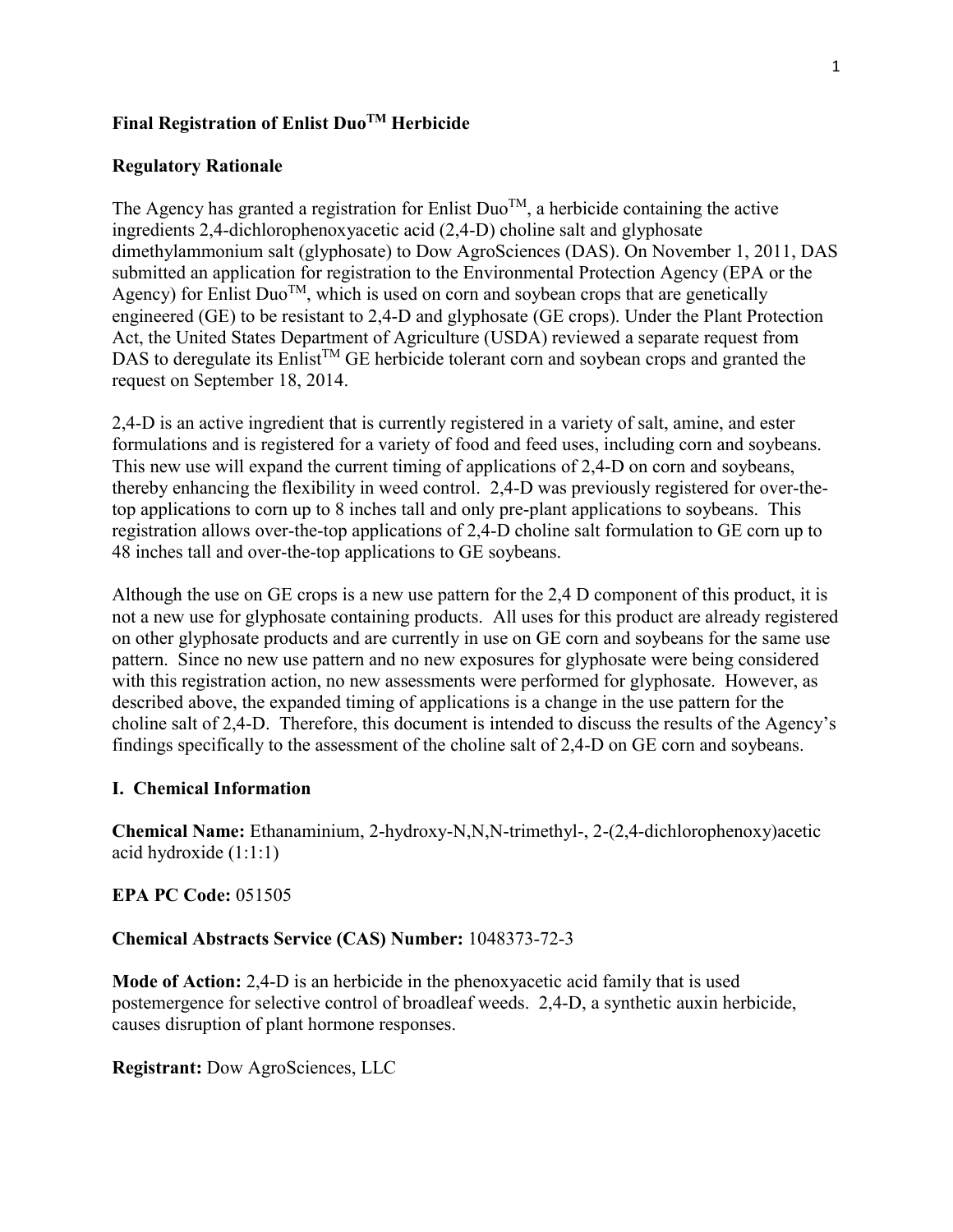**Product:** GF-2726 (Enlist Duo™) – EPA Registration Number 62719-649, an end-use product containing 24.4% 2,4-D choline salt and 22.1% glyphosate, used on Enlist™ AAD-1 Corn (Trait Code: DAS-40278-9) and Enlist™ AAD-12 Soybean (Trait Code: DAS-68416-4).

# **II. Human Health Risk**

A summary of the human health effects and risk of 2,4-D choline salt as assessed in the EPA document entitled, *2,4-D. Human Health Risk Assessment for a Proposed Use of 2,4-D Choline on Herbicide-Tolerant Corn and Soybean*, is provided below.

# **A. Summary of Toxicological Effects**

The toxicology database on 2,4-D is complete and sufficient for assessing the toxicity and characterizing the hazard of all formulations of 2,4-D, including the choline salt. Data on other forms of 2,4-D were also used to assess the choline formulation.

 routes of exposure (Toxicity Category III). It is not a dermal irritant (Toxicity Category IV) or dermal sensitizer but it is a severe eye irritant (Toxicity Category I). 2,4-D has been classified as having low acute toxicity via the oral, dermal, and inhalation

The toxicity profile of the active ingredient 2,4-D shows that the principal toxic effects are changes in the kidney, thyroid, liver, adrenal, eye, and ovaries/testes in the rat following exposure to 2,4-D *via* the oral route only at dose levels above the threshold of saturation of renal clearance. No systemic toxicity was observed in rabbits following repeated exposure *via*  the dermal route at dose levels up to the limit dose. Neurotoxicity was observed in the acute neurotoxicity study in rats at the high dose. In an extended one-generation reproductive toxicity study in rats, reproductive toxicity, developmental neurotoxicity, and immunotoxicity were not observed. The thyroid effects observed at dose levels approaching renal saturation were considered treatment-related (i.e., resulted from dosing with 2,4-D), although not adverse (i.e., the effects are not harmful to the organism). Maternal and developmental toxicity were observed at high dose levels exceeding the threshold of saturation of renal clearance. There are no residual uncertainties for pre- and/or postnatal toxicity.

2,4-D is classified as "not classifiable as to human carcinogenicity," based upon bioassays in rats and mice that showed no statistically significant tumor response in either species. The Agency determined, based on several reviews of epidemiological studies, in addition to the animal studies, that the existing data did not support a conclusion that links human cancer to 2,4-D exposure.

### **B. Toxicological End Points and Doses Used in the Human Health Risk Assessment**

Once a pesticide's toxicological profile is determined, EPA identifies toxicological Points of Departure (POD) and Levels of Concern (LOC) to use in evaluating the risk posed by human exposure to the pesticide. For hazards that have a threshold below which there is no appreciable risk, the toxicological POD is used as the basis for derivation of reference values for risk assessment. PODs are developed based on a careful analysis of the doses in each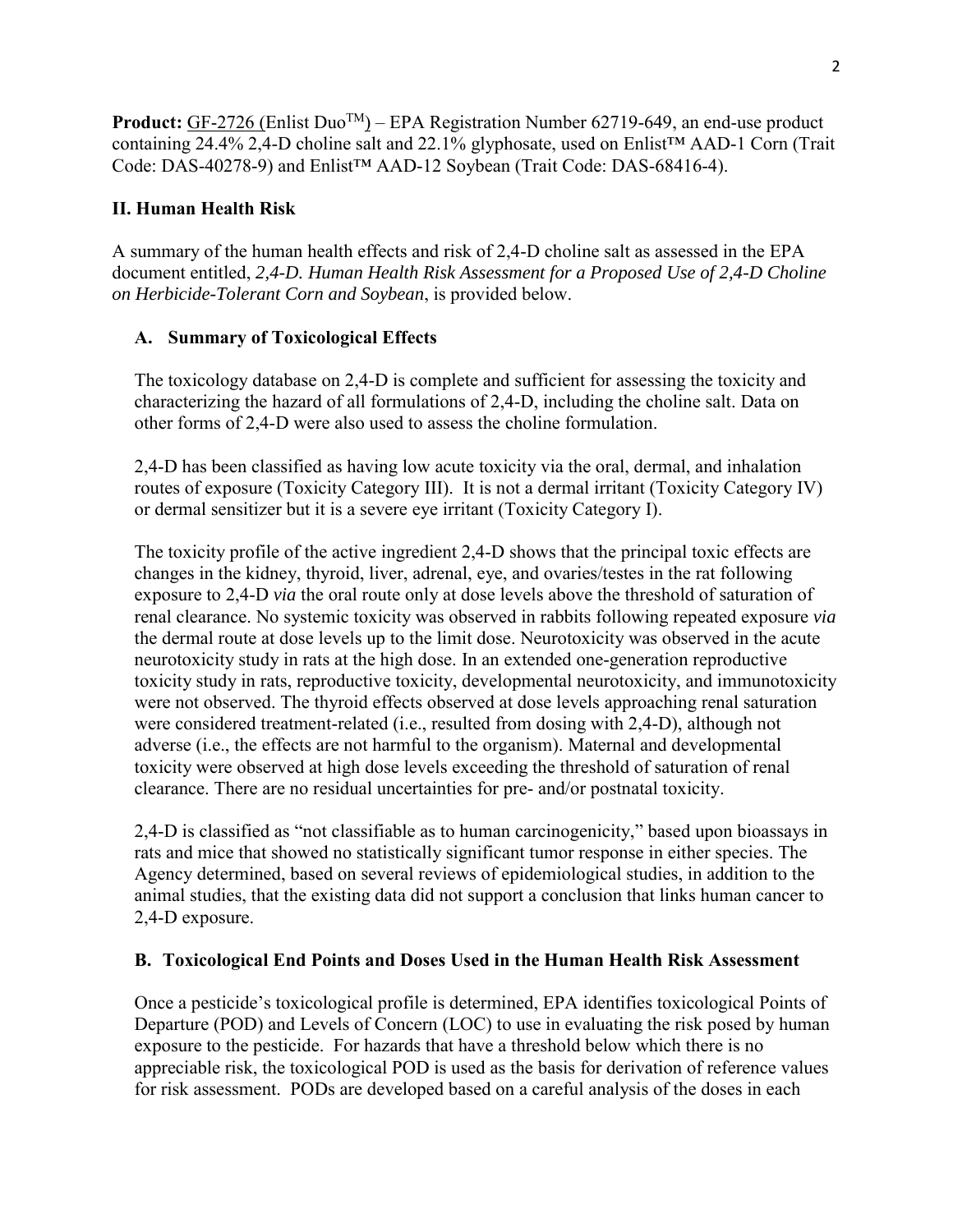level - generally referred to as a Population-adjusted Dose (PAD) or a Reference Dose (RfD) toxicological study to determine the dose at which no adverse effects are observed (the NOAEL; No Observed Adverse Effect Level) and the lowest dose at which adverse effects of concern are identified (the LOAEL; Lowest Observed Adverse Effect Level). Uncertainty/safety factors are used in conjunction with the POD to calculate a safe exposure and a safe Margin of Exposure (MOE). For non-threshold risks (*e.g.*, cancer), EPA assumes that any amount of exposure will lead to some degree of risk. Thus, EPA estimates risk in terms of the probability of an occurrence of the adverse effect expected in a lifetime. For more information on the general principles EPA uses in risk characterization and a complete description of the risk assessment process, see

*http://www.epa.gov/pesticides/factsheets/riskassess.htm*.

### **1. Acute Dietary**

### **a. General Population (Including Infants and Children)**

An acute dietary endpoint for the general population, including infants and children, was selected from the acute neurotoxicity study in rats with a NOAEL of 67 mg/kg. At the study LOAEL of 225 mg/kg, an increased incidence of incoordination and slight gait abnormalities (forepaw flexing or knuckling) and decreased motor activity were observed. A 100X uncertainty factor was applied to account for inter- and intra-species variability. As discussed in section C below, the Food Quality and Protection Act (FQPA) safety factor was reduced to 1X resulting in an acute Population Adjusted Dose  $(aPAD)$  of 0.67 mg/kg/day.

# **b. Females of Child-Bearing Age (13-49 years old)**

An acute dietary endpoint for females 13+ was selected from the developmental toxicity study in rats with a NOAEL of 25 mg/kg/day. At the study LOAEL of 75 mg/kg/day, fetal skeletal malformations (14th rudimentary ribs) were observed. A 100X uncertainty factor was applied to account for inter- and intra-species variability and the FQPA safety factor was reduced to 1X resulting in an acute Population Adjusted Dose aPAD of 0.25 mg/kg/day.

### **2. Chronic Dietary**

The chronic dietary endpoint was selected from the extended one-generation reproduction toxicity study in rats with a NOAEL of 21 mg/kg/day. At the study LOAEL of 55.6 mg/kg/day for males and 46.7 mg/kg/day for females, kidney toxicity, manifested as increased kidney weights and increased incidence of degeneration of the proximal convoluted tubules, was observed and decreased body weight in pups was observed throughout lactation. A 100X uncertainty factor was applied to account for inter- and intraspecies variability and the FQPA safety factor was reduced to 1X resulting in a chronic Population Adjusted Dose (cPAD) of 0.21 mg/kg/day.

### **3. Incidental Oral, Short and Intermediate Term**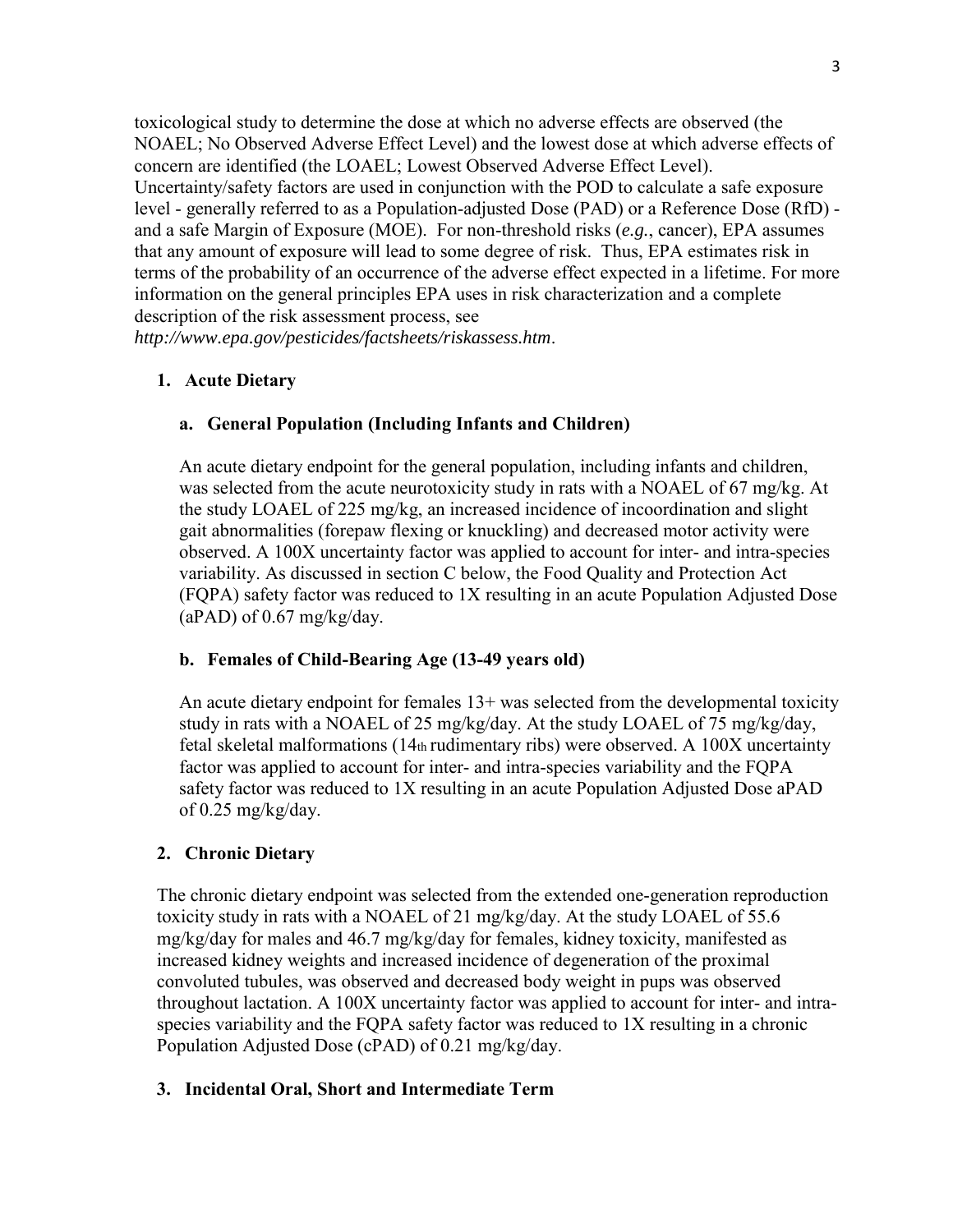mg/kg/day for females, kidney toxicity, manifested as increased kidney weights and decreased body weight in pups was observed throughout lactation. A 100X uncertainty Short-term and intermediate-term incidental oral endpoints for risk assessment were selected from the extended one-generation reproduction toxicity study in rats with a NOAEL of 21 mg/kg/day. At the study LOAEL of 55.6 mg/kg/day for males and 46.7 increased incidence of degeneration of the proximal convoluted tubules, was observed and factor was applied to account for inter- and intra-species variability and the FQPA safety factor was reduced to 1X resulting in a target MOE of 100 for non-dietary risk assessment.

#### **4. Inhalation, Short and Intermediate Term**

 mg/L/day. A NOAEL for portal-of-entry effects was not determined. At the study LOAEL species variability, and a 10X uncertainty factor was applied to account for the lack of a doses that exceed the level of renal clearance. Portal-of-entry effects were observed at all Short-term and intermediate-term inhalation endpoints for risk assessment were selected from the route-specific 28-day inhalation toxicity study in rats with a LOAEL of 0.05 of 0.05 mg/L/day, squamous metaplasia and epithelial hyperplasia with increased mixed inflammatory cells within the larynx, which was not totally resolved following a 4-week recovery period, were observed. Human Equivalent Concentrations (HEC)/Human Equivalent Doses (HED) for residential and occupational scenarios were calculated. A 3X uncertainty factor was applied to account for inter-species variability (to account for the pharmacodynamic differences), a 10X uncertainty factor was applied to account for intra-NOAEL. The lack of an assessment of the thyroid and other systemic effects in the inhalation study is considered inconsequential because the portal of entry endpoint is protective of potential systemic effects expected to occur at higher concentrations; *i.e.,* at dose levels, and an additional 10X uncertainty factor is applied to the LOAEL to obtain an extrapolated NOAEL used for the inhalation risk assessments. The use pattern indicates that dose levels required to exceed the renal clearance mechanism will not be attained following human inhalation exposure.

### **5. Dermal (All Durations)**

 evaluate developmental endpoints, the following were noted: No quantification of dermal risk is required. Although the dermal toxicity study did not

- **a.** There was no dermal or systemic toxicity observed following repeated dermal applications to rabbits at the Limit Dose (1000 mg/kg/day).
- **b.** There was no qualitative susceptibility observed in the developmental or reproductive toxicity studies.
- **c.** The use of a 10% human dermal absorption factor (DAF) with the oral developmental LOAEL of 90 mg/kg/day established in the rabbit developmental toxicity study yields a dermal equivalent dose (DED) of 900 mg/kg/day, which is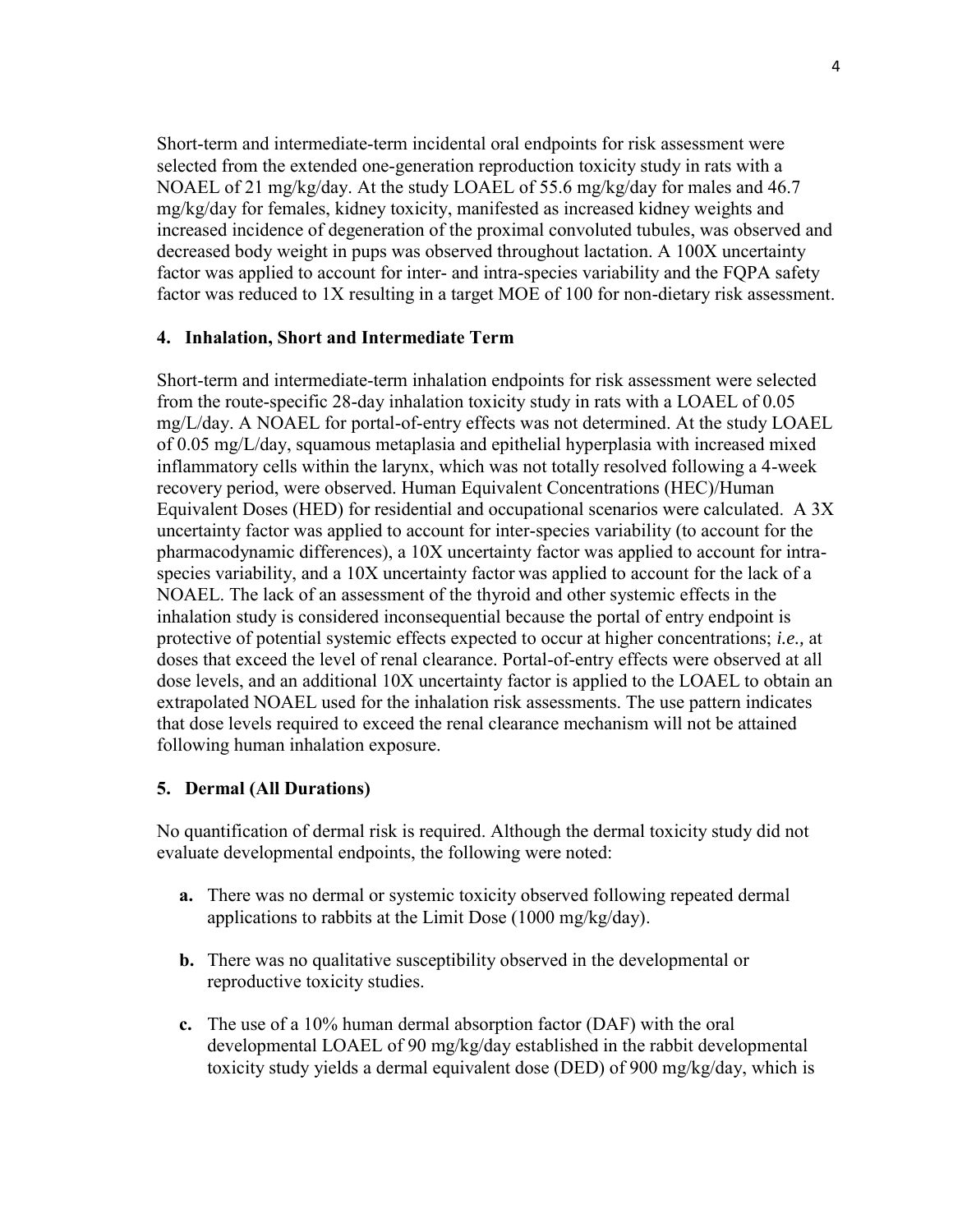numerically similar to the high-end dermal NOAEL (1000 mg/kg/day) in the dermal rabbit study.

- **d.** No quantitative susceptibility/sensitivity was observed in the developmental and/or reproductive toxicity studies between adults and young animals (maternal and developmental/offspring NOAELs/LOAELs are the same). Therefore, any dose that would be protective of effects in adults will also be protective of effects in the developing organism.
- **e.** The use pattern indicates that dose levels required to exceed the renal clearance mechanism will not be attained following human dermal exposure.

### **6. Cancer**

The Cancer Peer Review Committee (CPRC; TXR No. 0050017, dated January 29, 1997) classified 2,4-D as "not classifiable as to human carcinogenicity," based upon bioassays in rats and mice that showed no statistically significant tumor response in either species. EPA determined, based on several reviews of epidemiological studies, in addition to the animal studies, that the existing data did not support a conclusion that links human cancer to 2,4-D exposure.

### **C. FQPA Safety Factor**

EPA determined that the 10X FQPA Safety Factor (for the protection of infants and children mentioned above) could be reduced to 1X for all oral endpoints for the following reasons:

The toxicity database is complete and adequate to assess safety for infants and children. There is evidence of increased qualitative susceptibility (*i.e.,* severity of effects) in the rat developmental toxicity study and in the rat two-generation reproduction study. However, there is no quantitative susceptibility since the maternal and developmental/offspring NOAELs/LOAELs identified in these studies are the same. Moreover, the points of departure used in the risk assessment are below where these findings occur and are protective. There are acute and subchronic neurotoxicity studies, a developmental neurotoxicity cohort in the extended one-generation reproductive toxicity study in rats, a detailed evaluation of thyroid function across life stages, and a developmental immunotoxicity cohort in the extended onegeneration reproductive toxicity study in rats. Therefore, the Agency has a complete database addressing potential hazard to infants and children. The exposure assessment will not underestimate children's exposure to 2,4-D. Further details may be found in the following sections:

### **1. Completeness of the Toxicology Database**

The toxicology database for 2,4-D is complete. Acceptable rat and rabbit developmental toxicity studies, a rat two-generation reproduction study, an extended one-generation rat reproduction toxicity study (F1 offspring evaluated for potential effects on the nervous system, immune system, reproductive and endocrine systems, thyroid function, and other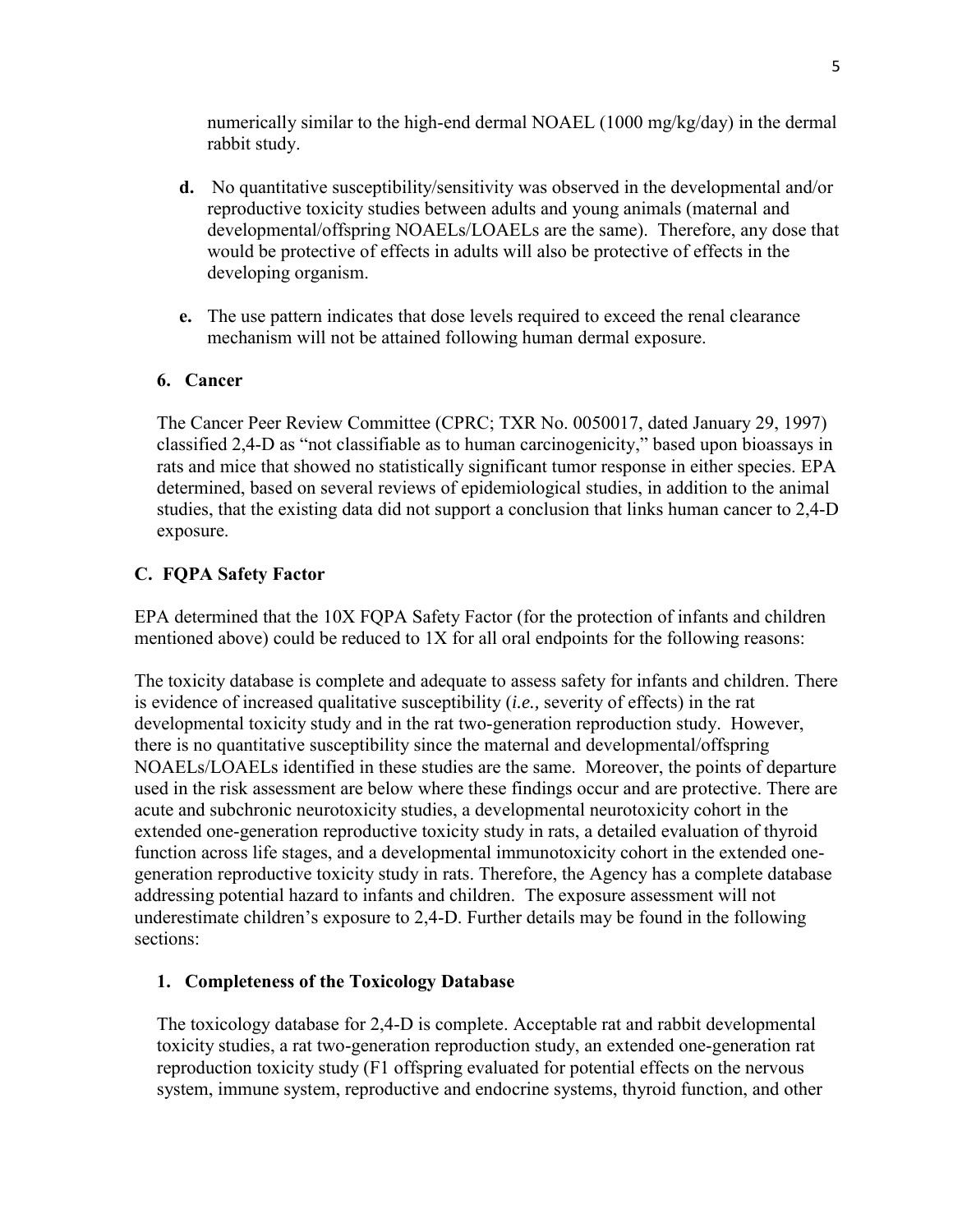systemic toxicity parameters), and acute, subchronic, and developmental neurotoxicity studies in rats are available.

# **2. Evidence of Neurotoxicity**

 (forepaw flexing or knuckling) during the Functional Observation Battery (FOB) effects were not observed in any study. While neurotoxic effects were observed in some Evidence of neurotoxicity was observed in the acute neurotoxicity study in rats, as evidenced by an increase in the incidence of incoordination and slight gait abnormalities assessment at the high dose in both sexes. In the subchronic neurotoxicity study, relative forelimb grip strength was significantly increased in rats of both sexes at the high-dose level, although there was no treatment-related change in absolute grip strength. Clinical signs of neurotoxicity (decreased motor activity, ataxia, loss of righting reflex, extremities cold to the touch) were observed in maternal rabbits in the developmental toxicity study. Developmental neurotoxicity was not observed in the developmental neurotoxicity cohort in the extended one-generation reproductive toxicity study in rats. Neuropathological studies, these effects all occurred at doses exceeding renal saturation; endpoints were selected to assure that the risk assessment is protective for these effects.

# **3. Evidence of Sensitivity/Susceptibility in the Developing or Young Animal**

 the same in adult and young animals). There is no evidence of increased susceptibility There is evidence of increased qualitative susceptibility (*i.e.,* severity of effects) following *in utero* exposure to 2,4-D in the rat developmental toxicity study and following *in utero*  and/or pre-/post-natal exposure in the rat two-generation reproduction study. However, there is no quantitative difference between young and adult animals (*i.e.,* the NOAELs are following *in utero* exposure to 2,4-D in the rabbit developmental toxicity study or following *in utero* and/or pre-/post-natal exposure in the rat extended one-generation reproduction toxicity study.

 There are clearly established NOAELs and LOAELs for the population of concern, there 2,4-D has been evaluated for potential developmental effects in the rat and rabbit. Maternal toxicity included decreased body weight gains in the rat study at the same dose level where developmental effects (occurrence of skeletal malformations) were observed. Maternal toxicity in the rabbit included decreased body weight gain, clinical signs of toxicity (decreased motor activity, ataxia, loss of righting reflex, extremities cold to the touch), and abortions, the latter being indicative of potential developmental toxicity. Decreased maternal body weight gains were observed in the rat two-generation reproduction study at a dose that exceeded renal saturation and resulted in reduced viability of the F1 pups. are no data gaps in the toxicology database, and the PODs are protective of susceptibility.

### **4. Residual Uncertainty in the Exposure Database**

 There are no residual uncertainties in the exposure database. The dietary exposure estimates are unrefined and reflect primarily tolerance-level residue in food, 100% crop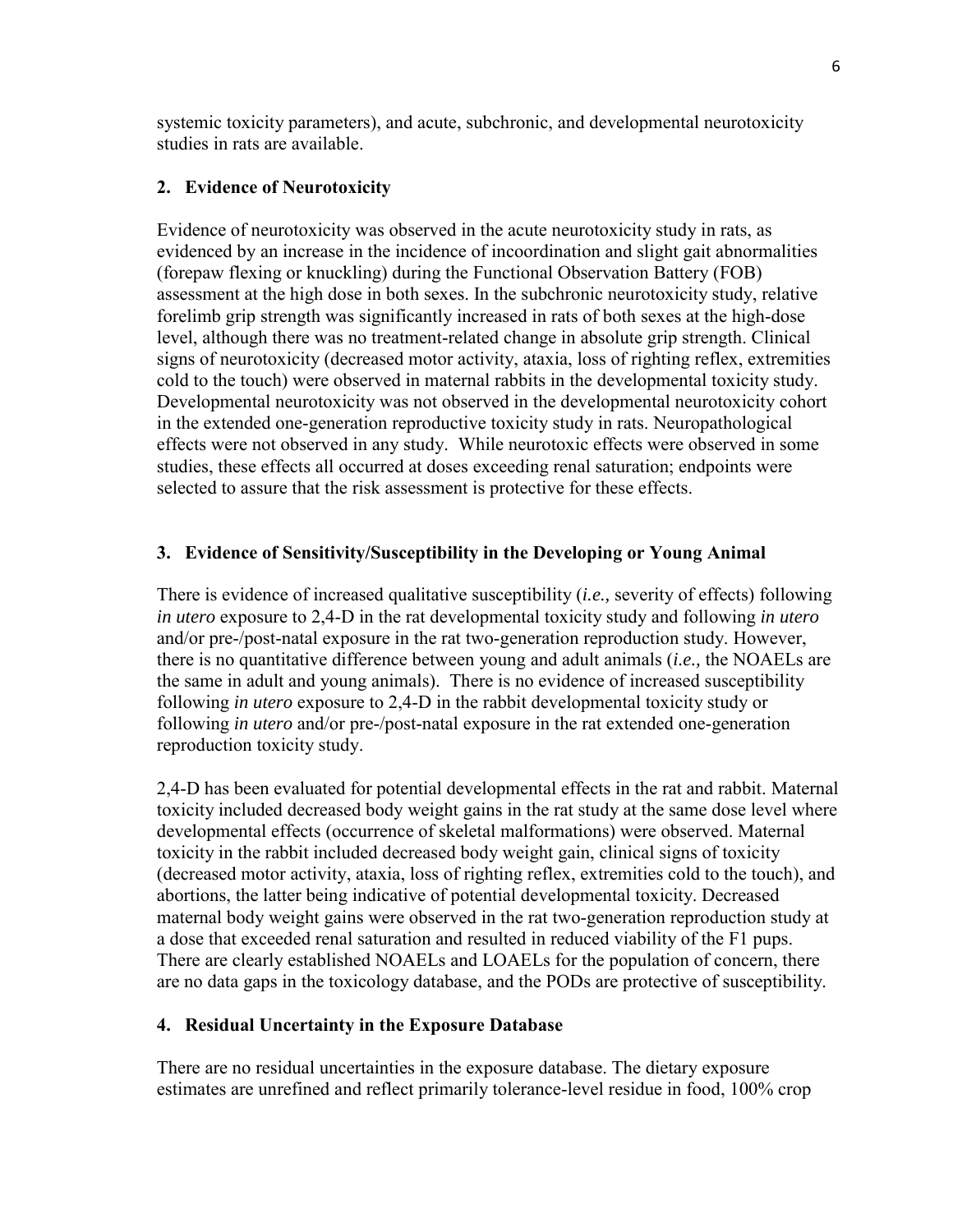treated, and upper-bound drinking water estimates based on modeling. Additionally, nonoccupational exposure estimates were determined using the Residential Standard Operating Procedures which utilize a combination of central tendency and high end inputs designed to result in protective exposure estimates which will not underestimate residential exposures.

# **D. Cumulative Effects**

2,4-D is an herbicide in the phenoxyacetic acid family of pesticides. This class also includes MCPA, 2,4-DB, and 2,4-DP. A cumulative risk assessment has not been performed as part of this human health risk assessment because EPA has not made a determination as to which of these compounds, if any, to which humans may be exposed, have a common mechanism of toxicity. Unlike other pesticides for which EPA has followed a cumulative risk approach based on a common mechanism of toxicity, EPA has not made a common mechanism of toxicity finding as to 2,4-D and any other substances. For the purposes of this action, therefore, EPA has not assumed that 2,4-D has a common mechanism of toxicity with other substances.

 determinations and procedures for cumulating effects from substances found to have a For information regarding EPA's efforts to determine which chemicals have a common mechanism of toxicity and to evaluate the cumulative effects of such chemicals, see the policy statements released by EPA's Office of Pesticide Programs concerning common mechanism common mechanism on EPA's website at http://www.epa.gov/pesticides/cumulative/.

# **E. Dietary (Food + Drinking Water) Risk**

2,4-D is a phenoxyacetic acid herbicide used to control a variety of broadleaf weeds. It is a longstanding active ingredient (ai) registered for a variety of food/feed uses. Permanent tolerances for 2,4-D are established under 40 CFR 180.142 for a wide variety of crops and livestock commodities.

Acute and chronic aggregate (food + dietary drinking water) exposure and risk assessments were conducted using the Dietary Exposure Evaluation Model software with the Food Commodity Intake Database (DEEM-FCID) Version 3.16. This software uses 2003-2008 food consumption data from the U.S. Department of Agriculture's (USDA's) National Health and Nutrition Examination Survey, What We Eat in America, (NHANES/WWEIA).

### **1. Acute Dietary Risk**

For acute exposure assessments, individual one-day food consumption data are used on an individual-by-individual basis. The reported consumption amounts of each food item can be multiplied by a residue point estimate and summed to obtain a total daily pesticide exposure for a deterministic exposure assessment, or "matched" in multiple random pairings with residue values and then summed in a probabilistic assessment. The resulting distribution of exposures is expressed as a percentage of the aPAD on both a user (i.e., only those who reported eating relevant commodities/food forms) and a per-capita (i.e.,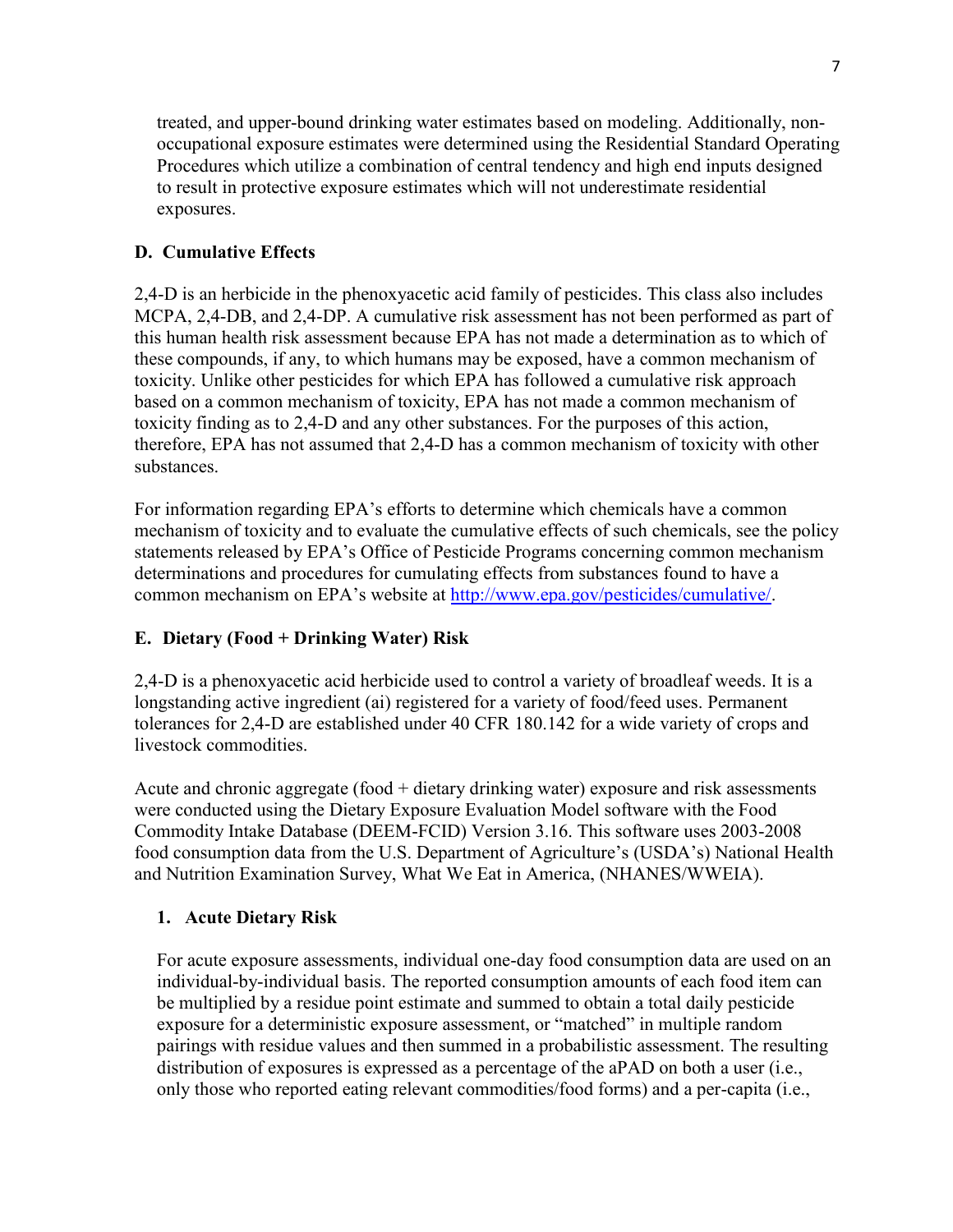those who reported eating the relevant commodities as well as those who did not) basis. In accordance with EPA policy, per capita exposure and risk are reported for analyses.

old, the subgroup with the greatest exposure, was 14% of the aPAD at the 95th percentile of The resulting acute food plus drinking water risk estimates are not of concern to EPA  $(\leq 100\%$  aPAD) at the 95th percentile of the exposure distribution for the general population and all population subgroups. The resulting acute risk estimate for children 1 to 2 years the exposure. The acute dietary assessment is unrefined; to further refine the 2,4-D dietary exposure and risk estimates, percent crop treated (%CT), anticipated residues, or monitoring data, if available, could be used.

# **2. Chronic Dietary Risk**

For chronic dietary exposure assessment, an estimate of the residue level in each food or food-form on the food commodity residue list is multiplied by the average daily consumption estimate for that food/food form to produce a residue intake estimate. The resulting residue intake estimate for each food/food form is summed with the residue intake estimates for all other food/food forms on the commodity residue list to arrive at the total average estimated exposure. Exposure is expressed in mg/kg body weight/day and as a percent of the cPAD. This procedure is performed for each population subgroup.

 The resulting chronic food plus drinking water risk estimates are not of concern to EPA for the general population and all population subgroups. The most highly exposed population was children 1 to 2 years old utilizing 15% of the cPAD. The chronic dietary assessment is unrefined; to further refine the 2,4-D dietary exposure and risk estimates, percent crop treated, anticipated residues, or available monitoring data could be used.

### **F. Residential (Non-Occupational) Exposure/Risk Characterization**

 There are registered uses of 2,4-D on turf including golf courses and parks as well as aquatic uses; therefore, residential handler exposure and post-application exposure to treated turf and aquatic sites is possible. There is no hazard *via* the dermal route for 2,4-D, therefore the handler assessment included quantification of risks for only the inhalation route of exposure and the post-application assessment included only the inhalation and incidental oral route of exposure. The residential handler and post-application risk estimates are not of concern for 2,4-D for all scenarios and all routes of exposure.

 For non-dietary exposures, EPA uses the term Margin of Exposure (MOE) to refer to the risk associated with the exposure estimate. The MOE is defined as the ratio of the selected toxicological POD, usually the NOAEL, to the estimated human exposure. A target MOE of 300 means that the estimated maximum safe level of human exposure is 300 times lower than the highest dose that produced no adverse effects in the relevant toxicology study; the target MOE is calculated by multiplying together the safety / uncertainty factors appropriate for each assessment. Risk estimates that are not of concern are indicated by an actual MOE of 300 or greater for residential handler exposure and 100 or greater for post-application exposure.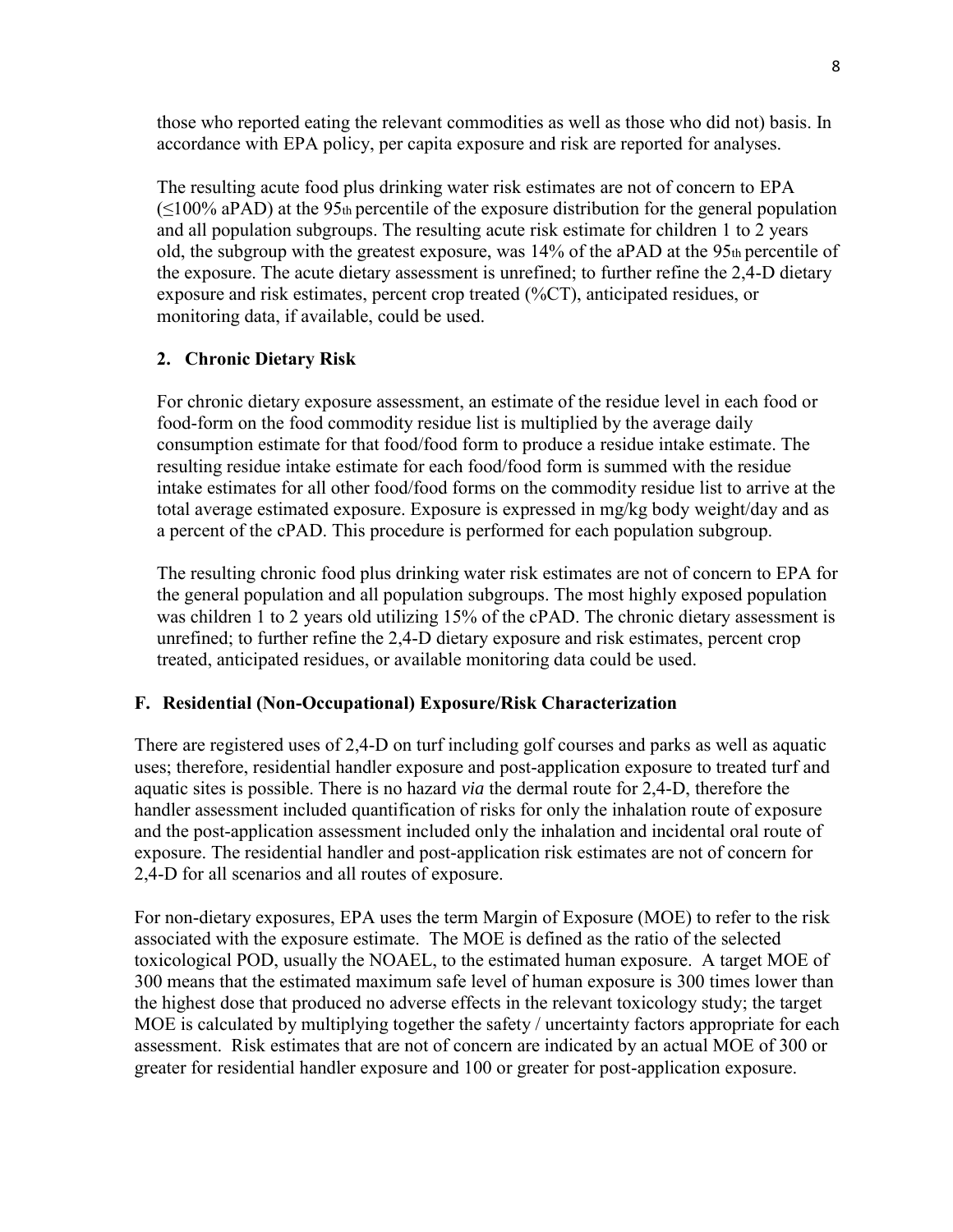### **1. Residential Handler Exposure**

Residential handlers may receive short-term dermal and inhalation exposure to 2,4-D when mixing, loading, and applying the pesticide to ornamental turf as well as aquatic uses. Only inhalation risk estimates were quantitatively assessed because there is no hazard via the dermal route for 2,4-D. The handler inhalation exposure scenarios considered were mixing, loading and applying:

- Liquid/Wettable Powder (WP)/Dry Flowable (DF) to Lawns/Turf with Hose-End Sprayer
- Liquid/WP in Water Soluble Packets (WSP) to Lawns/Turf/Aquatic Sites with manuallypressurized handwand
- Ready-to-Use/WP in WSP to Lawns/Turf with Hose-End Sprayer
- Liquid to Lawns/Turf/Aquatic Sites with Backpack
- Liquid/WP/DF to Lawns/Turf with Manually-pressurized handwand or backpack
- Granule to Lawns/Turf with Push-type spreader, Belly Grinder, Spoon, Shaker Can, Cup or Hand dispersal

 potential risk concern only when MOEs are less than 300, residential handler exposures are The MOEs for the six exposure scenarios range from 460 to 3,400,000. Since there is not a concern.

### **2. Post-Application Exposure**

There is the potential for post-application exposure for individuals exposed as a result of being in an environment that has been previously treated with 2,4-D. The quantitative exposure/risk assessment for residential post-application exposures is based on the following scenarios:

- Incidental ingestion (i.e., hand-to-mouth, object-to-mouth, soil ingestion exposure) from contact with treated turf (children 1 to  $\leq$  2 years old only)
- Episodic granular ingestion on treated turf (children 1 to  $\leq$  2 years old only)
- Incidental ingestion of water during recreational swimming (both adults and children).

 assessment are health protective for the exposures and risk estimates for any other Assessment of post-application exposure to turf treated with liquid formulations is protective of exposure to solid formulations since exposures to liquid formulations are generally higher than exposures to solid formulations. The lifestages selected for potentially exposed lifestages.

### **a. Residential Post-application Exposure for Turf Use**

Incidental oral risk estimates were quantitatively assessed for residential postapplication exposure for turf use. The incidental oral scenarios (i.e., hand-to-mouth and object-to-mouth) have been considered inter-related as it is likely that they occur interspersed amongst each other over time. Episodic granular ingestion on treated turf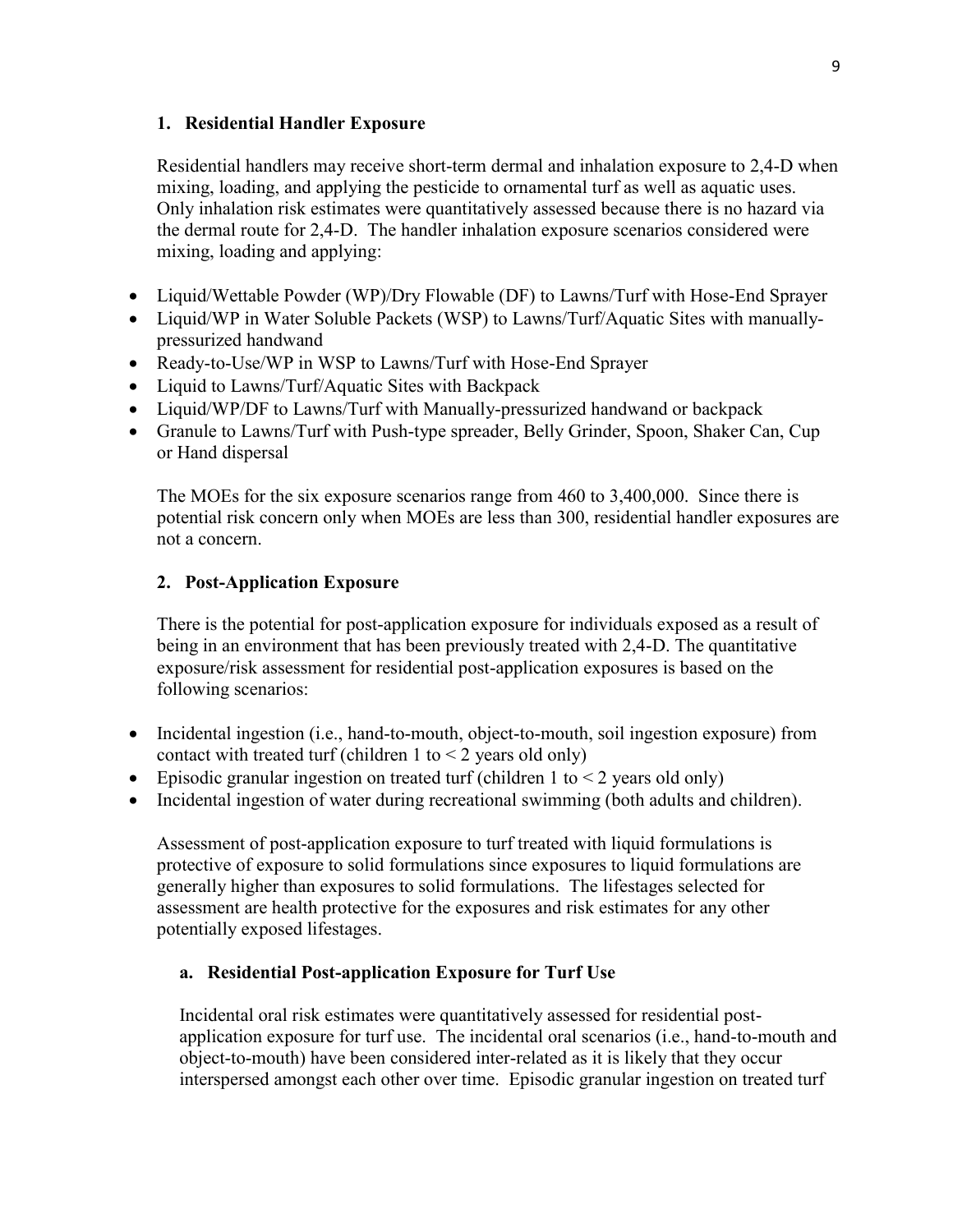was not combined as this exposure would not occur as a result of routine behavior and is considered an episodic event related to poisoning.

The residential post-application risk estimates for turf use have MOEs that range from 490 to 430,000 for all incidental oral scenarios so are not of concern for 2,4-D.

# **b. Residential Post-application Exposure for Aquatic Use**

2,4-D is used for aquatic weed control of surface and submerged weeds. Many treatments are applied to aquatic areas where recreational swimming is not likely to occur but some subsurface treatments are made at recreational lakes. Since this can result in individuals being exposed to 2,4-D residues in water by entering these areas if they have been previously treated, there is a 24-hour swimming restriction. The extent of exposure during recreational swimming is assumed to be short-term in duration. Risk estimates were calculated for post-application incidental oral ingestion while swimming in treated lakes or ponds. Inhalation exposure is expected to be negligible for swimmers; therefore, a post-application inhalation assessment was not conducted. Furthermore, the inhalation assessment for residential handlers is expected to be protective of potential post-application exposure and risk.

The residential post-application risk estimates for aquatic use have MOEs that range from 690 to 5,300 for incidental oral ingestion so are not of concern for 2,4-D.

# **3. Residential Bystander Post-application Inhalation Exposure (Volatilization)**

 The potential exposure to bystanders from the vapor phase of the 2,4-D choline salt formulation residues emitted from treated fields was evaluated using data submitted to the Agency that used the choline salt formulation in its study for this use on GE corn and soybean. The two main factors that bystander exposure depends on are the rate at which these chemicals come off of a treated field which is described as the off-gassing, emission or flux, and how those vapors are dispersed in the air over and around the treated field. Volatilization can occur during the application process or thereafter. It can result from aerosols evaporating during application, while deposited sprays are still drying or after as dried deposited residues volatilize. The volatilization assessment used an analysis after sprays dried.

 dimethylamine salt (DMA salt) and 2,4-D choline salt. 2,4-D choline salt was found to choline salt product use in conjunction with GE soybean and corn with resistance traits. Flux data was submitted measuring flux rates of 2,4-D ethylhexyl ester (EHE), 2,4-D have a reduced potential for volatility. For this assessment, the data from the 2,4-D choline salt applications only were used as this action specifically sought registration for 2,4-D

Volatilization modeling for a single day was completed using Probabilistic Exposure and Risk model for fumigants (PERFUM). There are a variety of factors that potentially affect the emission rates of 2,4-D choline salt and subsequent offsite transport and to the extent possible, these factors were considered. They include field condition (e.g., bare soil,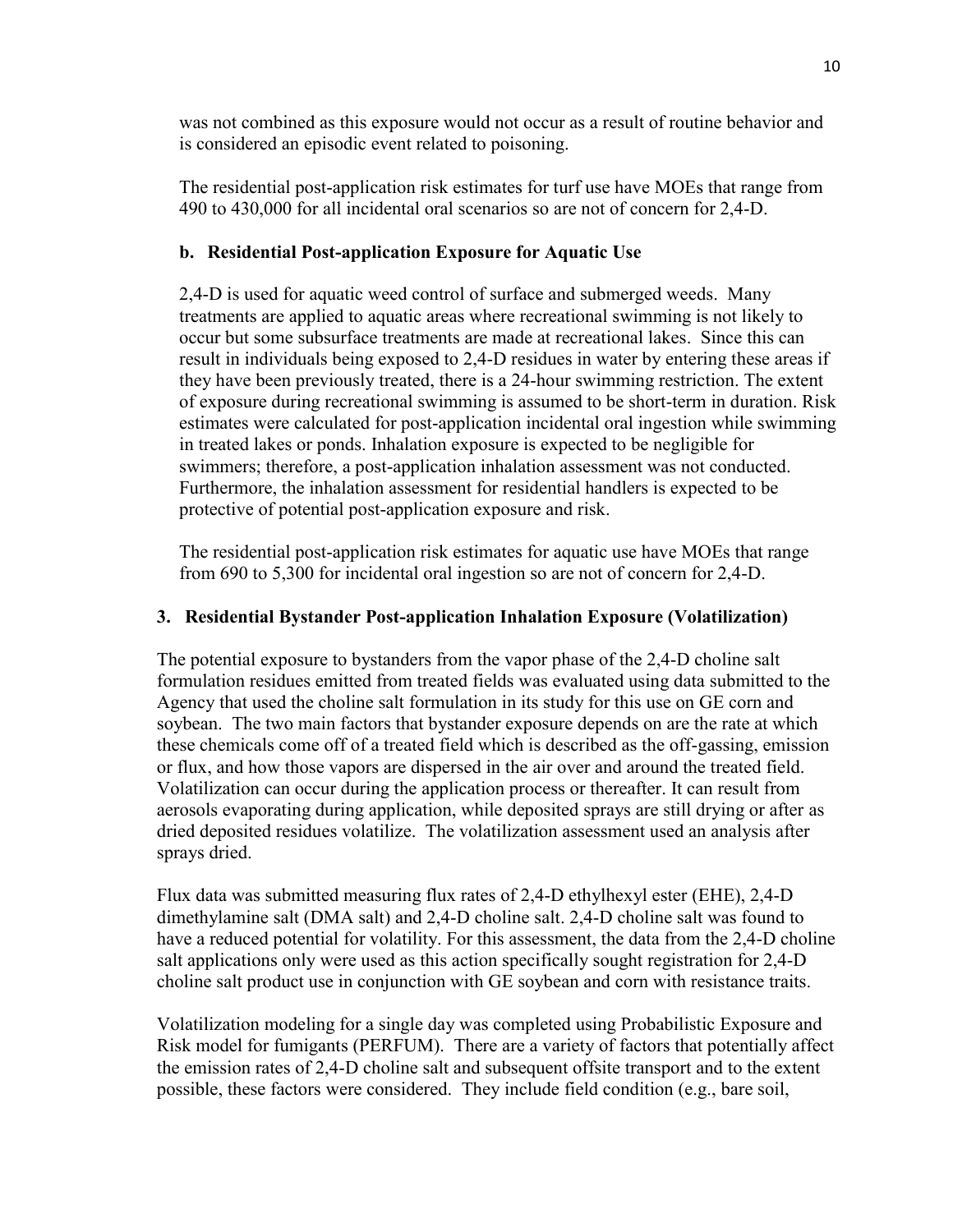growing, or mature crop canopy), field parameters (e.g., soil type, moisture, etc.), salt field volatility study data. formulation type, meteorological conditions, and application scenario (e.g., rate, method). Flux estimates from all monitored trials, a number of field sizes, and various meteorological data were used with PERFUM to estimate risk based on the 2,4-D choline

The field volatility study suggests that volatilization of 2,4-D choline salt from treated crops does occur and could result in bystander exposure to vapor phase 2,4-D choline salt. However, results of PERFUM modeling indicate that airborne concentrations, even at the edge of the treated fields, are not above our levels of concern.

### **4. Spray Drift**

Spray drift is always a potential source of exposure to residents nearby to spraying operations. Off-target movement of pesticides can occur via many types of pathways and it is governed by a variety of factors. Sprays that are released and do not deposit in the application area end up off-target and can lead to exposures to those it may directly contact. They can also deposit on surfaces where contact with residues can eventually lead to indirect exposures (e.g., children playing on lawns where residues have deposited next to treated fields). The potential risk estimates from these residues can be calculated using drift modeling coupled with methods employed for residential risk assessments for turf products.

 years old) and adults who have contact with turf where residues are assumed to have The approach to be used for quantitatively incorporating spray drift into risk assessment is based on a premise of compliant applications which, by definition, should not result in direct exposures to individuals because of existing label language and other regulatory requirements intended to prevent them. Direct exposures would include inhalation of the spray plume or being sprayed directly. Rather, the exposures addressed here are thought to occur indirectly through contact with impacted areas, such as residential lawns, when compliant applications are conducted. Given this premise, exposures for children (1 to 2 deposited via spray drift thus resulting in an indirect exposure are the focus of this analysis analogous to how exposures to turf products are considered in risk assessment.

 exposure. The maximum single application rate of 2,4-D choline salt on GE corn and 1.5 lb ae/acre, which was previously assessed and was updated based on the revised Several currently-registered 2,4-D products have labels that allow for use on turf, thus it was considered whether the risk assessment for that use may be considered protective of any type of exposure that would be associated with spray drift. If the maximum application rate on crops adjusted by the amount of drift expected is less than or equal to existing turf application rates, the existing turf assessment is considered protective of spray drift soybean is 1 lb ae/acre. This is less than the previously registered application rate on turf of Standard Operating Procedures (SOPs) for Residential Exposure Assessment. Thus, even if 100% of the application rate of the choline salt formulation on GE corn and soybean is deposited on an adjacent lawn, calculated risk estimates from drift are not be of concern.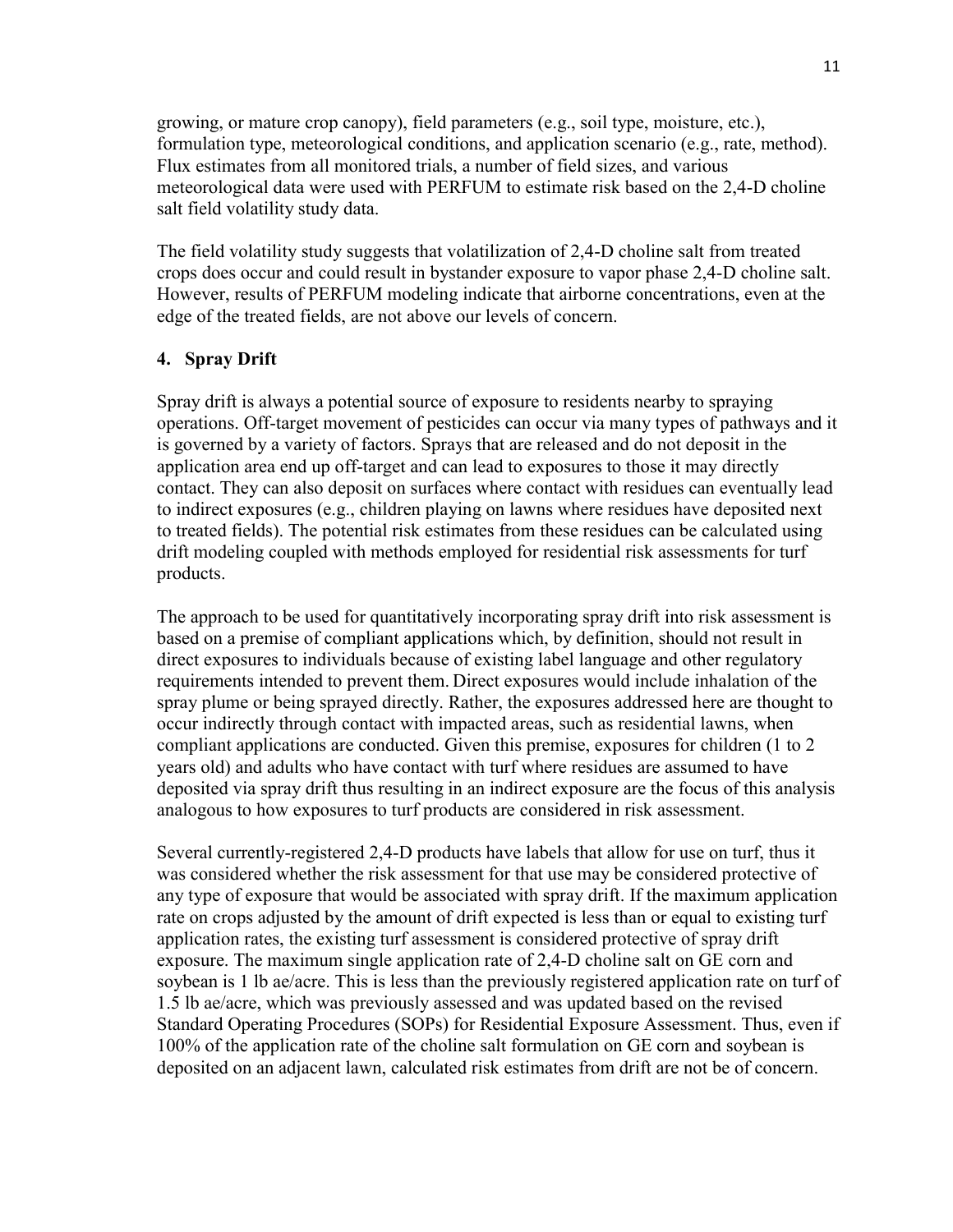Again, this is because all existing registered uses on lawns had been previously assessed and no risks of concern were identified.

# **5. Aggregate Risk Assessment**

In accordance with the FQPA, EPA must aggregate pesticide exposures and risks from three major sources: food, drinking water, and residential exposures. In an aggregate assessment, exposures from relevant sources are added together and compared to quantitative estimates of hazard (e.g., a NOAEL or PAD), or the risks themselves can be aggregated. When aggregating exposures and risks from various sources, EPA considers both the route and duration of exposure.

### **a. Acute Aggregate Risk**

The acute aggregate risk assessment includes only food and water exposure. The acute food plus drinking water risk estimates are not of concern to EPA  $(\leq 100\%$  aPAD) at the 95th percentile of the exposure distribution for the general population and all population subgroups.

### **b. Short-Term Aggregate Risk**

The short-term aggregate risk assessment includes food, water, and residential exposure. The resulting short-term aggregate risks are not of concern to EPA (MOEs > LOC of 100) for adults and children.

### **c. Intermediate-Term Aggregate Risk**

 equivalent to the chronic food plus drinking water exposure. The chronic food plus Intermediate-term residential exposures are not likely because of the intermittent application of 2,4-D by homeowners; therefore, the intermediate-term aggregate risk assessment includes only food and drinking water exposure, and are less than or drinking water risk estimates are not of concern to EPA for the general population and all population subgroups.

### **d. Long-Term Aggregate Risk**

 The chronic (long-term) aggregate risk assessment includes only food and water exposure. The chronic food plus drinking water risk estimates are not of concern to EPA for the general population and all population subgroups.

### **6. Occupational Risk Assessment**

### **a. Short- and Intermediate-Term Handler Risk**

EPA uses the term occupational handler to describe people who mix, load and / or apply pesticides professionally (e.g., farmers, professional pesticide applicators). Based on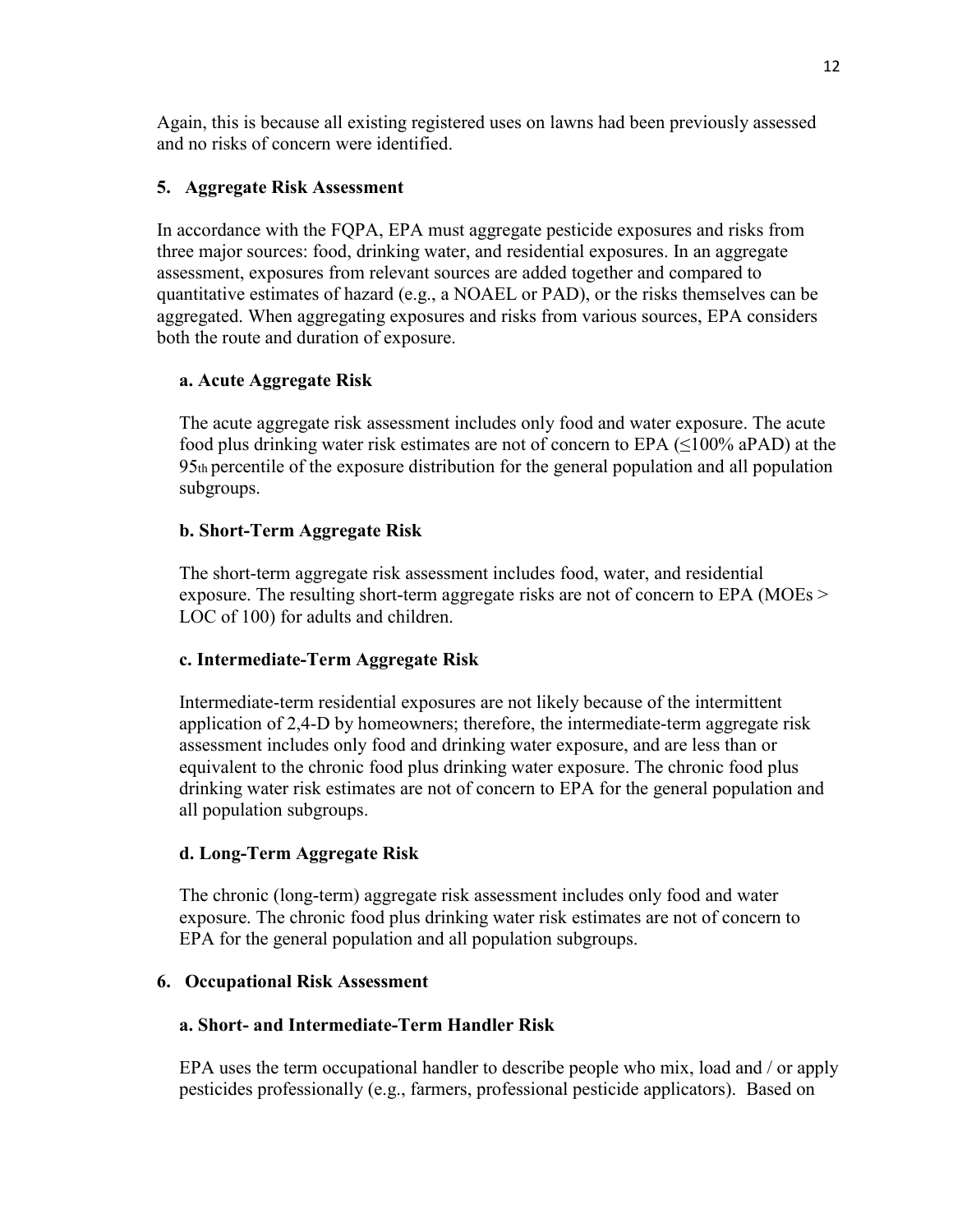by groundboom equipment), occupational handler exposure is expected from the new the anticipated use patterns and current labeling, types of equipment and techniques that can potentially be used (mixing/loading liquid groundboom application, applying spray uses.

 all scenarios for use of 2,4-D choline salt on GE corn and soybean. At baseline personal Occupational handler risk estimates are not of concern (i.e., MOEs > LOC of 300) for protective equipment (PPE) (i.e., no respirator), the occupational handler inhalation MOE is 4,900 for mixer/loaders and 3,200 for applicators using groundboom equipment.

### **b. Short- and Intermediate-Term Post-Application Risk**

EPA uses the term post-application to describe exposures that occur when individuals are present in an environment that has been previously treated with a pesticide (also referred to as reentry exposure). Such exposures may occur when workers enter previously treated areas to perform job functions, including activities related to crop production, such as scouting for pests or harvesting. Post-application exposure levels vary over time and depend on such things as the type of activity, the nature of the crop or target that was treated, the type of pesticide application, and the chemical's degradation properties. In addition, the timing of pesticide applications, relative to harvest activities, can greatly reduce the potential for post-application exposure.

### **i. Dermal Post-application Risk**

There is no potential hazard *via* the dermal route for 2,4-D choline salt; therefore, a quantitative occupational post-application dermal risk assessment was not completed.

### **ii. Inhalation Post-application Risk**

 inhalation exposure assessment was not performed for 2,4-D choline salt at this time Based on the EPA's current practices, a quantitative occupational post-application primarily because of the low acute inhalation toxicity (Toxicity Category III) and vapor pressure  $(1.4 \times 10^{-7} \text{ mm Hg at } 25^{\circ} \text{C}$  for 2,4-D acid).

Although a quantitative occupational post-application inhalation exposure assessment was not performed, an inhalation exposure assessment was performed for occupational/commercial handlers and showed no risks of concern. Handler exposure resulting from application of pesticides outdoors is anticipated to result in higher exposure than post-application exposure. Therefore, it is expected that these handler inhalation exposure estimates will be protective of most occupational postapplication inhalation exposure scenarios. Furthermore, a quantitative volatilization inhalation exposure assessment was assessed for bystanders and indicates no risk of concern for bystanders.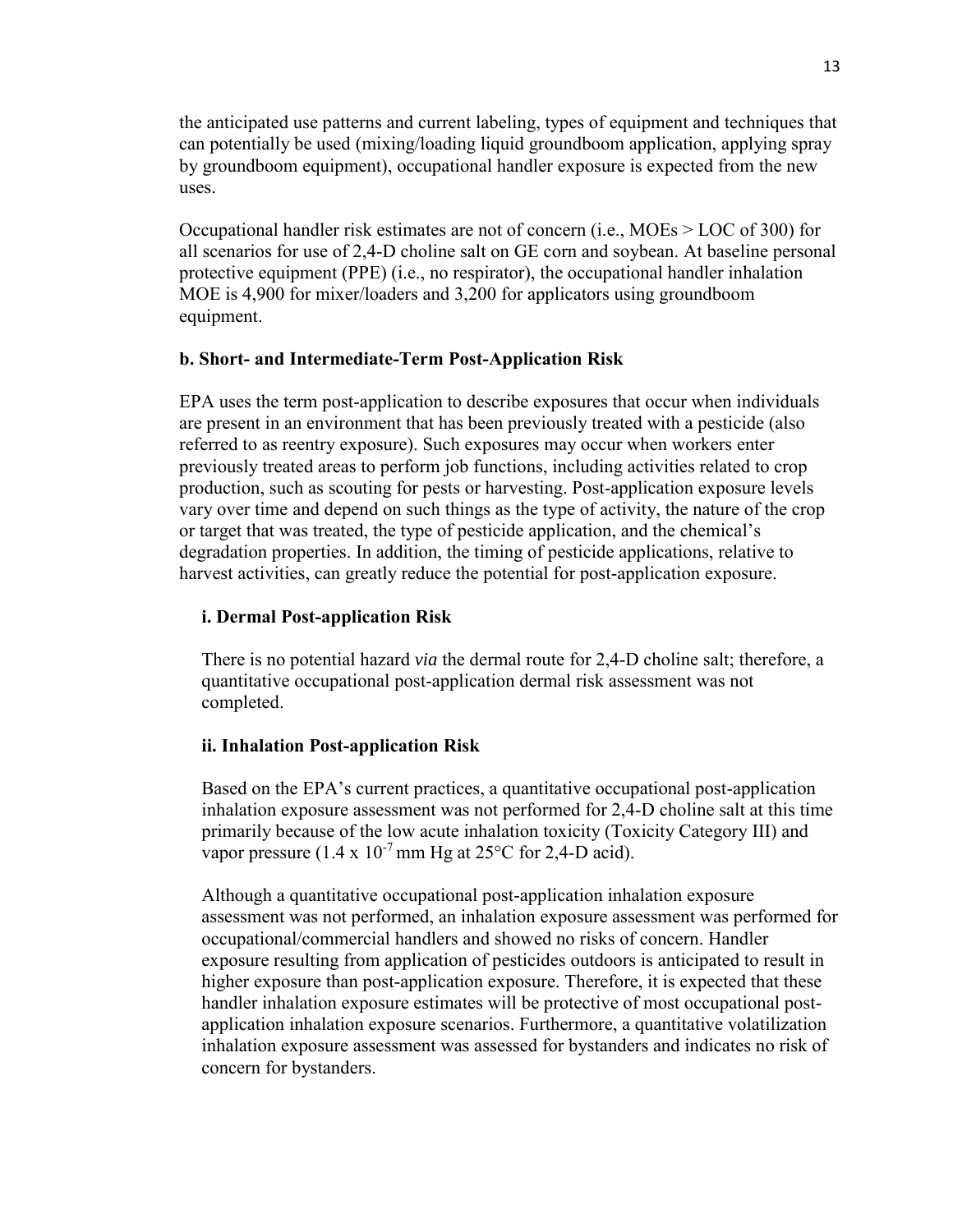#### **III. Environmental Risk**

 *Determination* are provided below. A summary of the environmental fate and ecological effects and risks of 2,4-D choline salt as assessed in the Agency document titled, *Ecological Risk Assessment for the Section 3 New Use Registration of 2,4-D Choline Salt on Soybean with DAS 68416-4 (2,4-D Tolerant) and 2,4-D + Glyphosate Tolerant Corn and Field Corn,* and its addendums entitled, *Addendum to 2,4-D Choline Salt Section 3 Risk Assessment: Refined Endangered Species Assessment for Proposed New Uses on Herbicide-Tolerant Corn and Soybean* and *Addendum to 2,4-D Choline Salt Section 3 Risk Assessment: Refined Terrestrial Plant Exposure Estimates and Effects* 

#### **A. Environmental Fate**

#### **1. Degradation**

 conditions is rapid to moderately rapid with half-lives ranging from 1.4 to 12.4 days. In The degradation of 2,4-D occurs via oxidative microbially-mediated mineralization in terrestrial environments, and photodegradation in water. Degradation under aerobic soil terrestrial field dissipation studies, 2,4-D acid half-lives range from 1.1 days to 42.5 days. There are three major degradates (2,4-Dichlorophenol (2,4-DCP), 1,2,4-bezenetriol, and chlorohydroquinone (CHQ)) and three minor degradates (4-chlorophenol, 4-CPA and 2,4- DCA) of 2,4-D. Formation of these degradates varies by environmental component (e.g., soil vs. water), and availability of oxygen. Under natural conditions certain degradates may be less likely to occur.

#### **2. Mobility**

vapor pressure ( $1.4 \times 10^{-7}$  mm Hg) and Henry's Law Constant (8.56 x 10<sup>-6</sup> atm-m3/mol) Under most environmental conditions 2,4-D is an anionic acid, hence it is expected to be mobile to moderately mobile. Risk of bioaccumulation is low for 2,4-D given the low value of the log octanol/water partition coefficient (log Kow =  $0.18$  at neutral pH). The indicate that 2,4-D acid has a low volatility. Results from a field volatility study performed with 2,4-D choline salt, 2,4-D ethylhexyl ester (EHE), and 2,4-D dimethylamine salt (DMA salt) indicate that the estimated volatility flux rate of 2,4-D choline salt is lower than the EHE and DMA salt formulations.

#### **B. Ecological Risk**

 Ecological risk characterization for 2,4-D choline salt integrates the results of the exposure this method, risk quotients (RQs) are calculated by dividing exposure estimates by ecotoxicity levels of concern (LOCs). The LOCs are criteria used by the Agency to indicate potential risk and ecotoxicity data to evaluate the likelihood of adverse ecological effects. The means of integrating the results of exposure and ecotoxicity data is called the risk quotient method. For values, both acute and chronic  $(RQ = Exposure / Toxicity)$ . RQs are then compared to EPA's to non-target organisms. The criteria indicate whether a pesticide, when used as directed, has the potential to cause adverse effects to non-target organisms.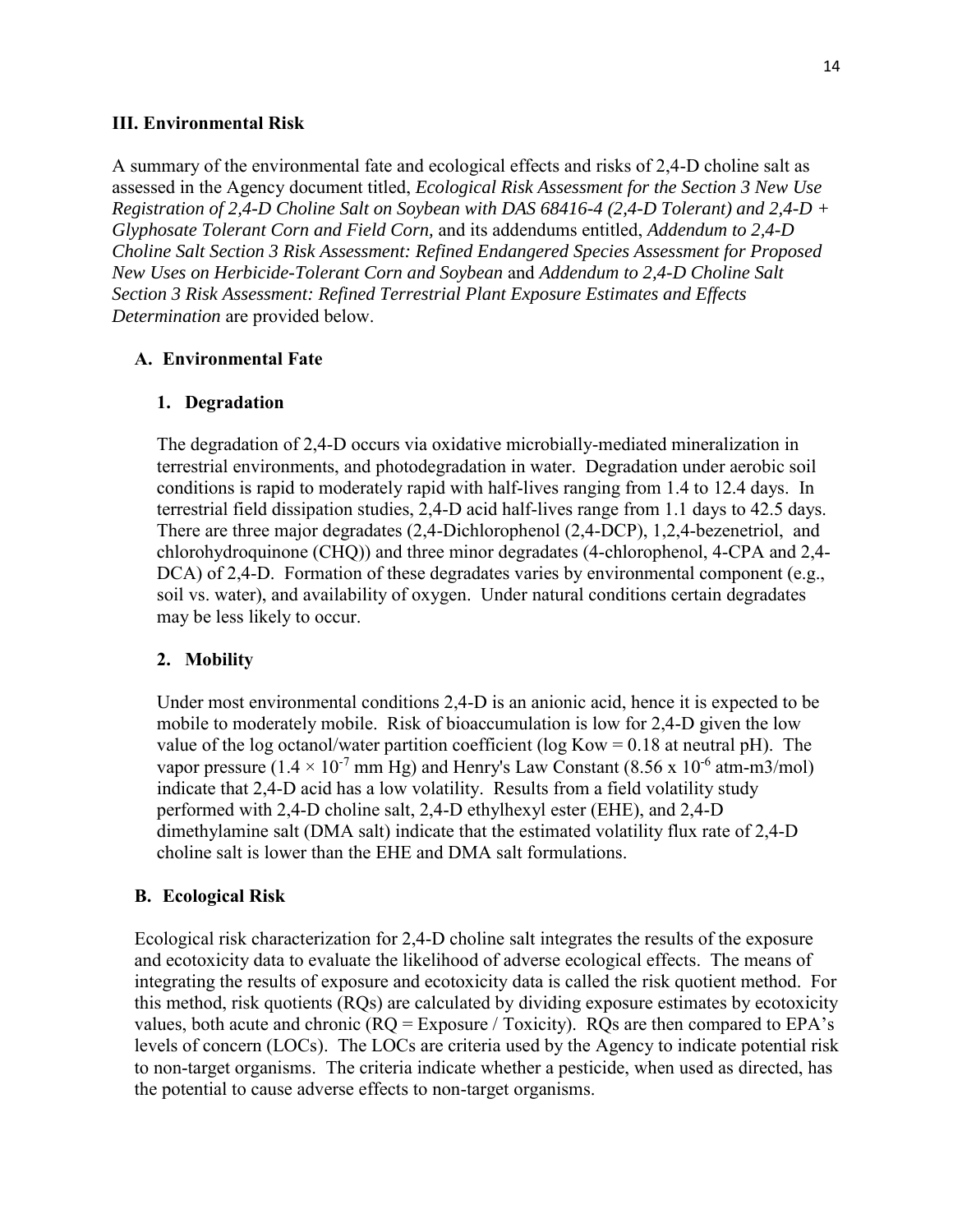The risk quotient method was used to determine if 2,4-D choline salt has the potential to cause adverse effects to non-target organisms based on the new use patterns for 2,4-D choline salt. Birds are considered a surrogate for terrestrial-phase amphibians and reptiles, and freshwater fish are considered surrogates for aquatic-phase amphibians, in the absence of taxa-specific data. Submitted ecotoxicity data for 2,4-D choline salt (algae, freshwater fish, and honeybee) support bridging 2,4-D choline salt to 2,4-D acid ecotoxicity data. Only the most sensitive 2,4-D toxicity value from the broader 2,4-D dataset were used in risk quotient calculations, as needed. The major degradates of 2,4-D were considered, and all except 2,4-DCP were eliminated as likely degradates of concern. 2,4-DCP is a major degradate in certain aquatic environments; therefore, 2,4-D and 2,4-DCP were considered stressors of concern in aquatic environments, and 2,4-D alone was considered in terrestrial environments.

The results of this screening-level risk assessment indicate that risks did not result in RQs that exceeded the Agency's LOC for freshwater fish, aquatic-phase amphibians, estuarine/marine fish, freshwater invertebrates, estuarine/marine invertebrates, terrestrial insects, or aquatic plants for either acute or chronic exposures. Risks for chronic exposures to birds, reptiles, and land-phase amphibians do not result in RQs that exceed the Agency's LOC.

The screening-level analysis indicates that risks for acute exposures to birds, reptiles, and land-phase amphibians do result in RQs that exceed the Agency's LOC for acute exposures. Additionally, risks for mammals resulted in RQs that exceed the Agency's LOC for both acute and chronic exposures. Risks for terrestrial plants resulted in RQs that exceed the Agency's LOC for both terrestrial monocots and terrestrial dicots. The following sections discuss the results of the risk quotient analyses for these taxonomic groups with potential risk above the Agency's LOC, characterization of those risks, and describe mitigation measures to reduce these potential risks of exposure to 2,4-D choline salt.

### **1. Risk to Birds:**

The risk quotient analysis indicates that potential risks from the new 2,4-D choline salt uses result in RQs that exceed the Agency's LOC for birds only on an acute basis.

*Acute Risk*: The acute oral toxicity study was conducted with the northern bobwhite quail and resulted in a classification of "moderately toxic" to birds on an acute oral basis. Toxic symptoms prior to death were lethargy, reduced reaction to external stimuli, depression, lower limb weakness, wing droop, prostrate posture, loss of righting reflex, and a ruffled appearance. Sub-lethal effects included a drop in body weight at two of the treatment levels (218.7 and 135 mg ae/kg-bw). There was also a decrease in food consumption at the 218.7 mg ae/kg-bw treatment level during the first 3 days after dosing, but this was compensated for by a 2-3 times higher food consumption rate from days 4 through 14.

 toxic" on an acute dietary basis to birds. No mortalities occurred in either study. The Two acute dietary studies were available, classifying 2,4-D choline salt as "practically nonnorthern bobwhite quail study exhibited a slight decrease in body weight gain at the 3035 and 1706 mg ae/kg-diet treatment levels. The mallard duck study exhibited a decrease in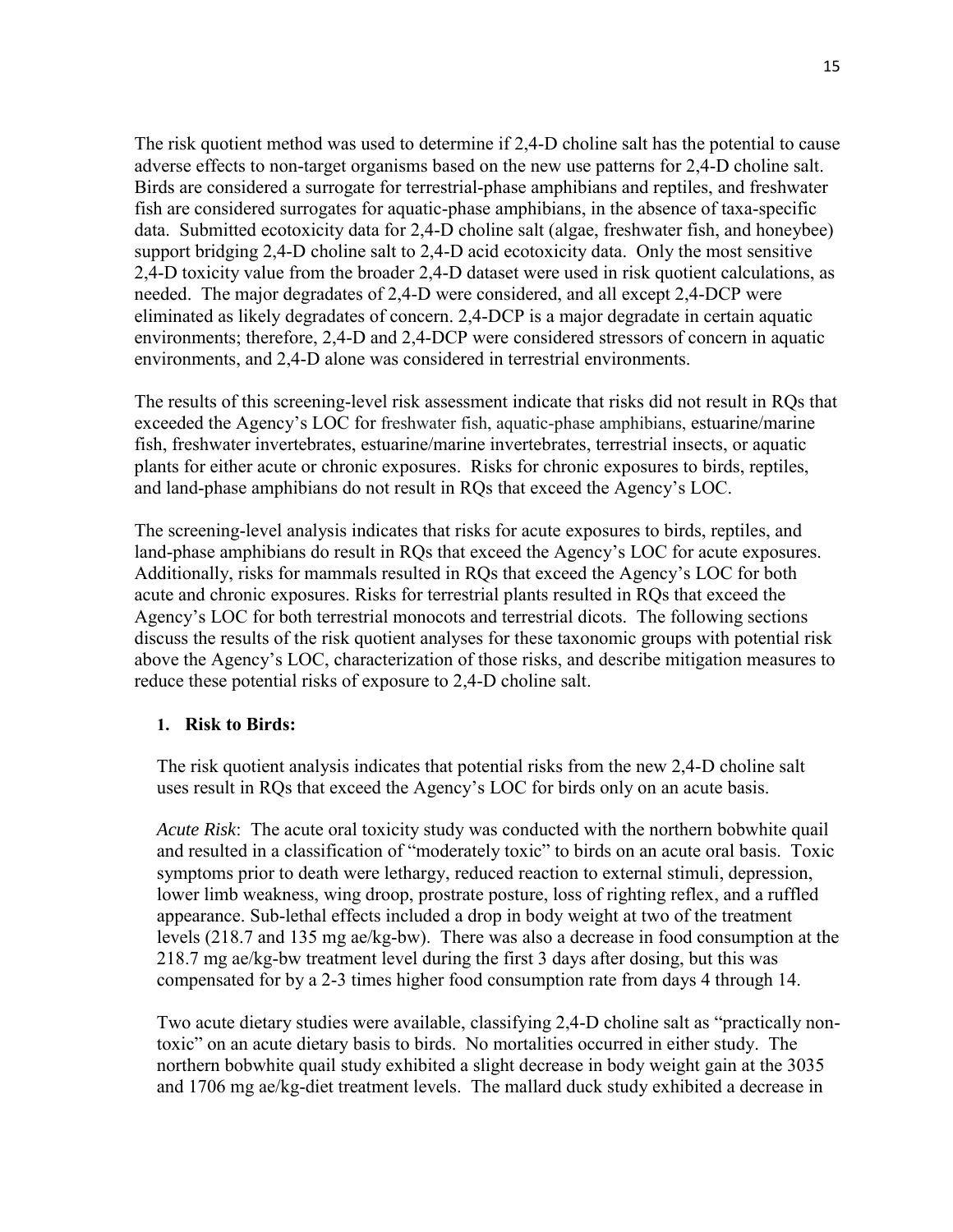body weight gain and feed consumption, but only at the highest treatment level (3035 mg ae/kg-diet).

 birds of 0.01 to 4.18 were then compared to the Agency's screening level of concern for non-listed species (RQ>0.5). The Agency risk screening assessment employed residue the pesticide to determine the RQ values. At this high end exposure, residues for a variety threshold when compared to the most sensitive oral dose toxicity estimate. While concern under more usually encountered circumstances may be lower. For example, high end exposures. Further, more frequently expected residues levels, such as mean or median are often not likely to trigger concerns for many food items. In addition, screening field. Available information in the Agency risk assessment indicates that the transport of D choline salt and attendant risks can be substantially lower for organisms with territories application setback from areas likely to be habitat for birds in order to further reduce off-In order to make the most conservative risk estimation, acute toxicity risk quotients were based on the oral toxicity study for the northerner bobwhite quail. The risk quotients for estimates based on reasonable upper bound assumptions and the maximum labeled rate of of food items combined with a variety of body sizes triggered the screening concern levels are triggered, further consideration of all lines of evidence does suggest that risks residues compared to toxicity study endpoints using chemicals actually incorporated in the animal's diet do not trigger non-listed species concerns, suggesting that 2,4-D choline consumed in the diet may possibly be less available than assumed using dose-based estimates of exposure would be lower by a factor of two or more, suggesting that residues estimates of exposure and risk are maximal at the actual point of application, right on the pesticide off field by spray drift decreases with distance, suggesting that exposures to 2,4 established at distance from the field. With this last line of evidence in mind, a mitigation measure has been incorporated into the pesticide label that requires a 30-foot pesticide site exposure for birds.

### **2. Risk to Mammals:**

The screening level assessment indicates that potential risks from the new 2,4-D choline salt uses result in RQs that exceed the Agency's LOC for mammals in both acute and chronic scenarios.

Risk quotients for mammals exceeded the Agency's LOCs for mammals for acute dosebased exposure and chronic dose-based and dietary-based exposure. The chronic dosebased LOC (1.0) was exceeded for all size classes of mammals consuming all food items except for seeds. The chronic dietary-based LOC (1.0) was exceeded for diets of short grass, tall grass, broadleaf plants, and arthropods for mammals.

 *Acute Risk:* The acute toxicity of 2,4-D choline salt to mammals was assessed using the oral gavage study conducted on laboratory rat. Based on the LD50, 2,4-D choline salt is moderately toxic to mammals on an acute basis. The dose-based acute mammalian risk quotients ranged from <0.01 to 0.57.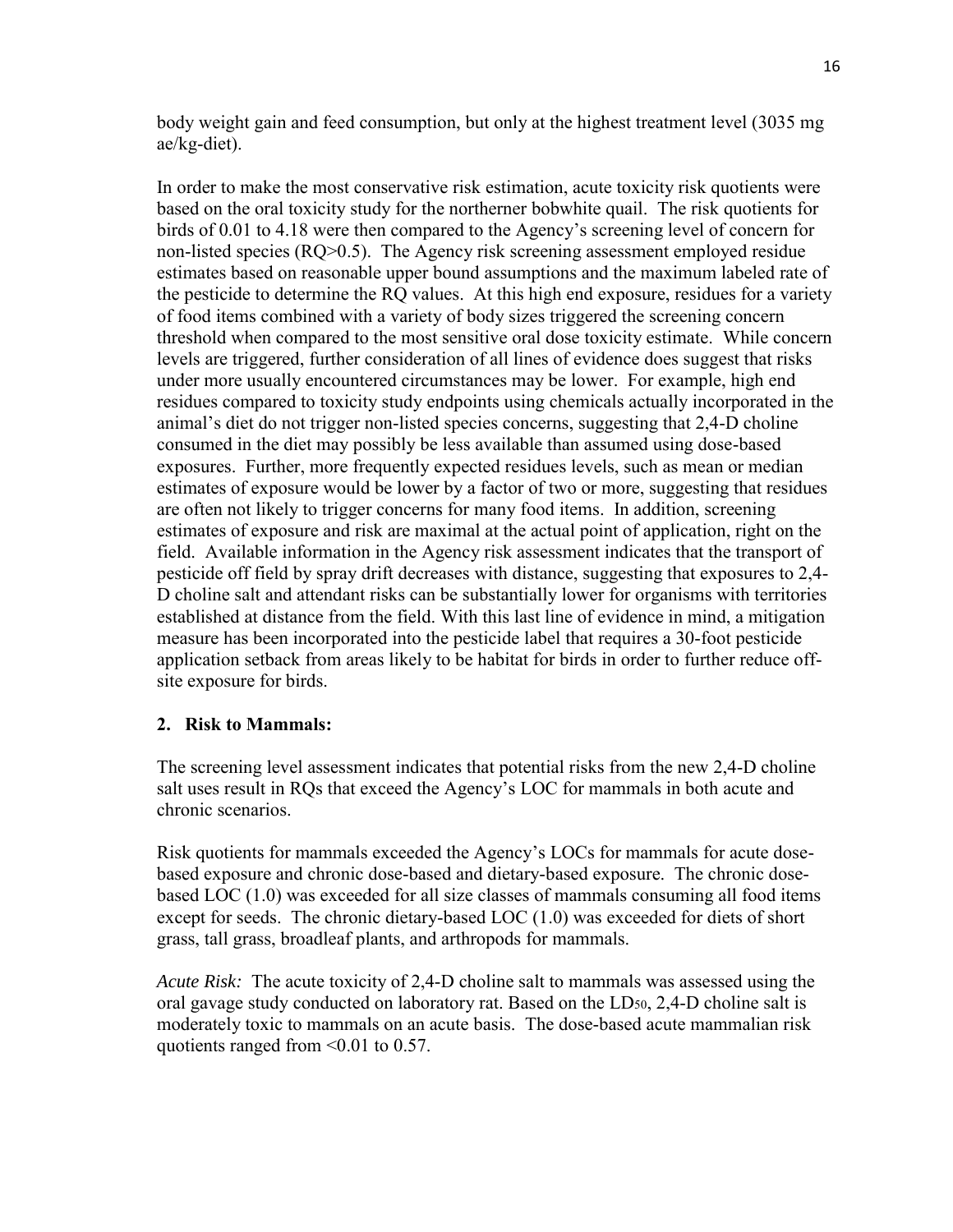The acute LOC (0.5) was exceeded only for small mammals consuming short grass. All other scenarios resulted in RQs that did not exceed the Agency's LOC. Because this assessment is conducted under screening level assumptions designed to be conservative (i.e., in the treated field, maximum use rates, eating only the single food source that is expected to result in the greatest exposure, high-end environmental exposures), EPA expects that actual risks to these mammals is lower. Any deviation from this worst case scenario would result in lower risk estimates and would be expected to result in RQs lower than the Agency's LOC.

 *Chronic Risk:* The two-generation chronic study with the laboratory rat indicated endpoints in parental and offspring growth to be the most sensitive. Some reproductive items except for seeds. Chronic dietary based risk quotients ranged from 0.36 to 5.78. effects were also identified. Chronic dose based risk quotients ranged from 0.32 to 50.2. The chronic LOC of 1.0 was exceeded for all size classes of mammals consuming all food

 outcomes. The principal focus is on the concern levels for reproduction effects, where RQ As in the case for birds, risk quotients for mammals span an appreciable range of values range from <1 to 50, and span the Agency's screening level of concern for nonlisted species (RQ>1).

 determine the RQ values. Consideration of more realistic residue estimates and other lines Again, the Agency risk screening assessment employed residue estimates based on reasonable upper bound assumptions and the maximum labeled rate of the pesticide to of evidence such as food preferences and foraging ranges relative to distance from the site of application can lead to markedly reduced concerns for adverse effects in larger mammals with more varied diets, with larger home ranges with increased potential to be feeding well away from treatment areas.

 herbivorous mammals but does not reduce risk estimates for these organisms to the point that concern levels are not exceeded. As in the case for birds, the provision of a 30-foot Consideration of these lines of evidence also produces reduced risk estimates for small buffer from areas potentially comprising habitat for such mammals is intended to reduce the areas where such risks may occur.

### **3. Risk to Plants:**

For seedling emergence, onion was the most sensitive monocot and lettuce was the most sensitive dicot. Shoot length was the most sensitive parameter for both species, as well as for four of the other species that were tested (tomato, cucumber, soybean, turnip). Seedling emergence was the most sensitive parameter for one species (cabbage) and other toxicological observations included chlorosis and leaf curl. Onion and lettuce were also the most sensitive species for the vegetative vigor test. The most sensitive parameter for onion was fresh weight. Leaf distortion and necrosis were also observed. The most sensitive parameter for lettuce was dry weight. Chlorosis, necrosis, leaf curl, stem curl, wilt, and adventitious growth were also reported as effects. Overall, the vegetative vigor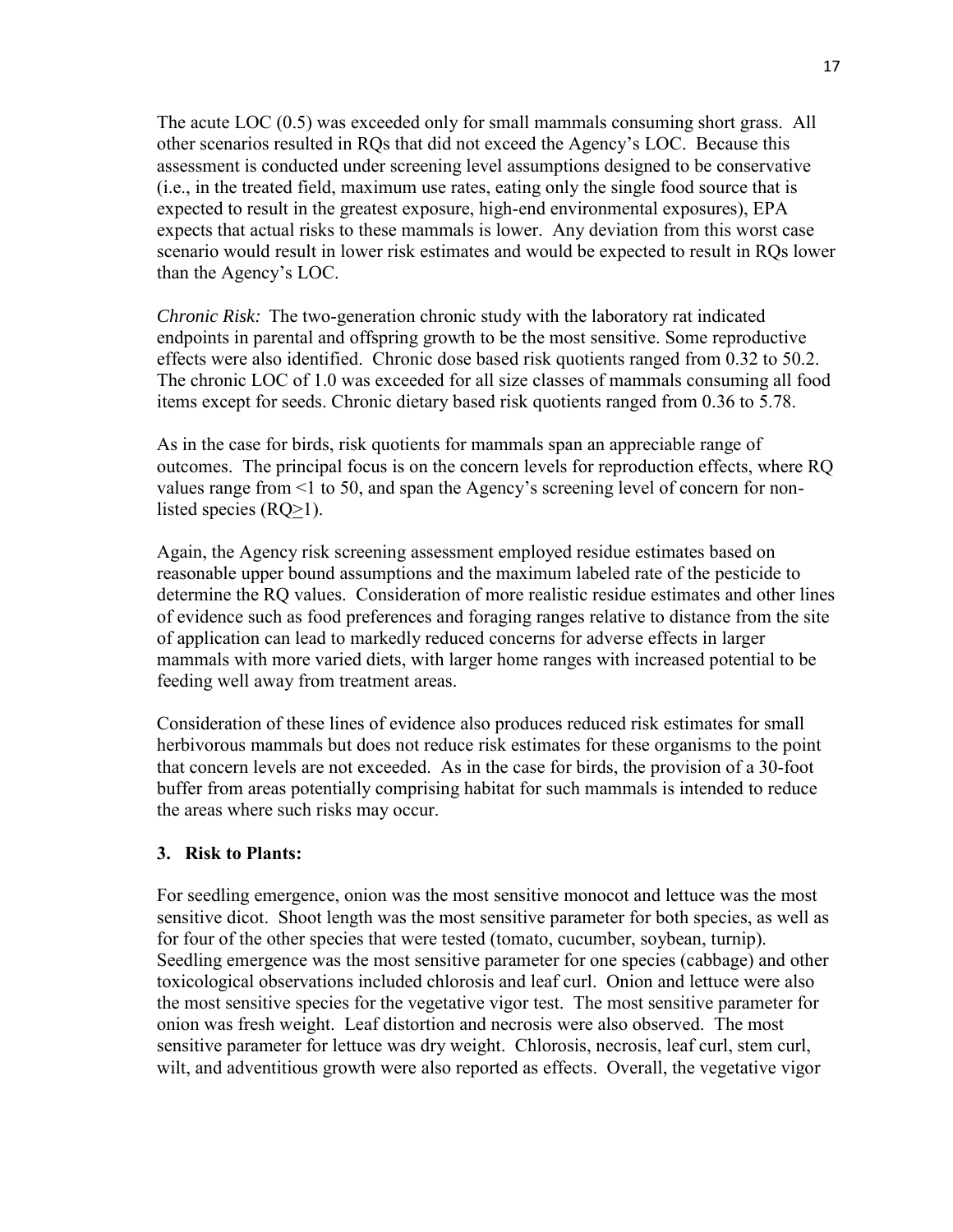and seedling emergence studies indicate that 2,4-D choline salt is slightly more toxic to dicots than monocots.

 90.62 for monocots and 12.35 to 1085.11 for dicots. In the initial assessments for the As is expected with herbicides, terrestrial plants are sensitive to 2,4-D residues. All terrestrial plant risk quotients exceeded the LOC (1.0). Risk quotients ranged from 1 to proposed decision (*Ecological Risk Assessment for the Section 3 New Use Registration of 2,4-D Choline Salt on Soybean with DAS 68416-4 (2,4-D Tolerant) and 2,4-D + Glyphosate Tolerant Corn and Field Corn,* and its addendums entitled, *Addendum to 2,4-D Choline Salt Section 3 Risk Assessment: Refined Endangered Species Assessment for Proposed New Uses on Herbicide-Tolerant Corn and Soybean*), risk was attributed to both spray drift and runoff from treated fields, which indicated that effects could be predicted from the new uses of 2,4-D choline salt to terrestrial plants.

runoff and spray drift, data conducted on the Enlist Duo<sup>TM</sup> formulation demonstrates that drift incident reporting. However, in light of the public comments, the Agency reconsidered the runoff risks and the effects of the proposed mitigation to limit off-site runoff in listed species effects determinations. Although the risk quotient analysis indicated there may be risks to terrestrial plants from the formulation has some properties that will reduce spray drift to non-target areas. The registrant submitted additional studies for spray drift analysis, using the specific low drift nozzles and the specific Enlist Duo<sup>TM</sup> formulation. The analysis indicates that this 2,4-D choline salt formulation applied through specific low drift nozzles is protective of nonlisted dicots from exposures of 2,4-D choline when an adequate buffer is incorporated between the application equipment and the downwind edge of the treated field. Therefore, to mitigate against potential risks to plants from spray drift, the product labeling requires the use of a 30-foot buffer zone and specific nozzle specifications, thus reducing the potential spray drift exposure of non-target plants to 2,4-D choline salt residues.Public comments on the risk assessment and effects determination pointed out that the Agency did not explicitly include a consideration of the risk findings for non-target plants as a result of off-field runoff. The Agency considered the spray drift exposure to be the principal risk issue associated with the proposed labeled use of 2,4-D choline, owing to a variety of lines of evidence, including past experience with other 2,4-D formulations and associated spray

 terrestrial plants and aquatic organisms. For aquatic organisms, the consideration of both spray drift and runoff loadings to surface waters did not trigger concerns. Risk concerns drift concerns off field, when incorporated into spray drift modeling. Spray drift and runoff were considered as exposure pathways for 2,4-D choline to from spray drift to terrestrial plants were mitigated with an in-field 30-foot buffer that takes into account wind direction during application, and this mitigation yielded no spray

 edge of the field and sensitive habitat. The Agency does not currently have a tool to evaluate the effectiveness of buffers in reducing pesticide exposure via runoff. The The in-field spray drift buffer does not mitigate concerns from runoff because 2,4-D choline can be applied up to the edge of the field; there is no "buffer strip" between the Agency has implemented vegetative buffer or filter strips in a few instances to lessen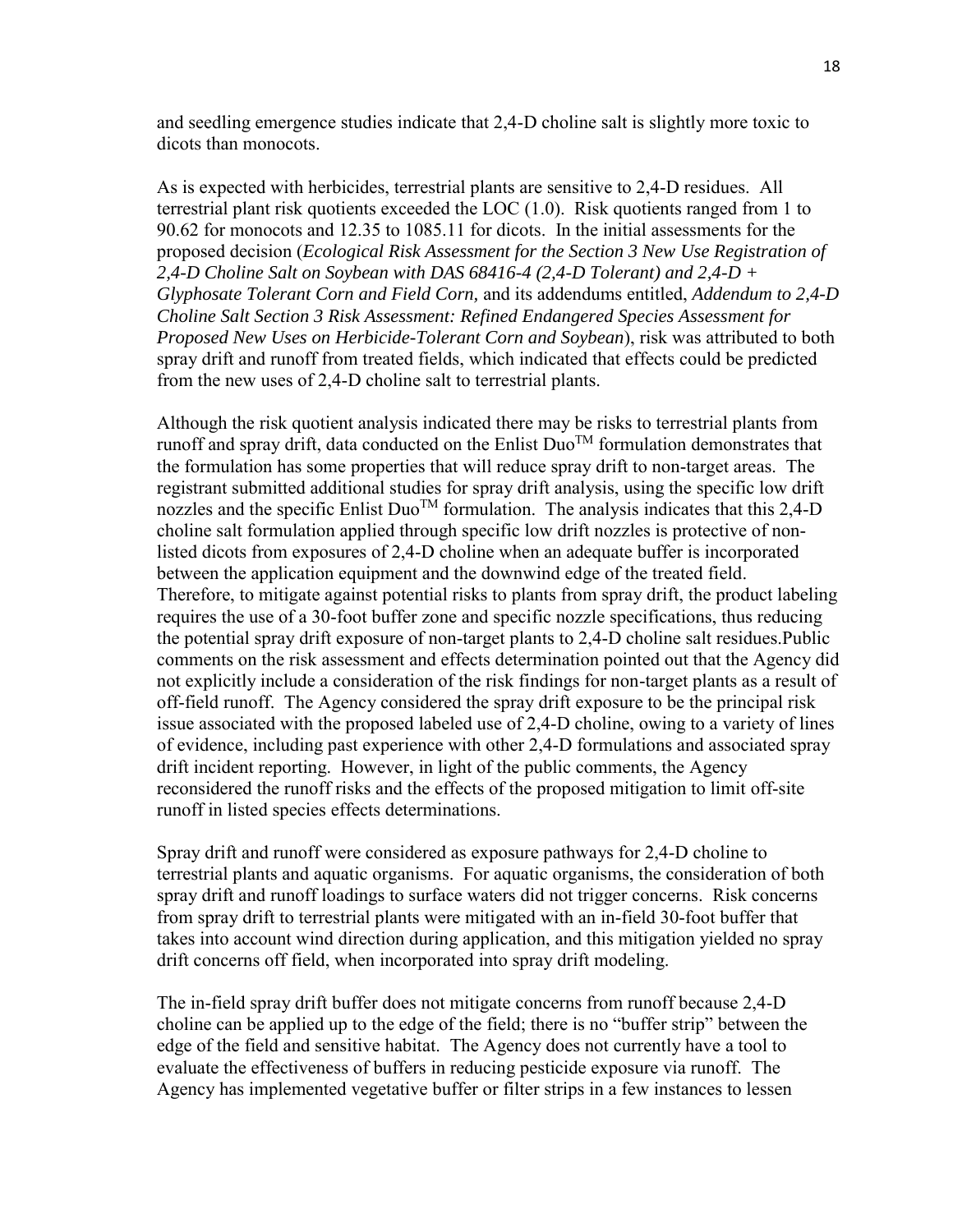aquatic organisms. To assess exposure to terrestrial plants the Agency looked at several herbicide loading in runoff waters, however in this case there are no risk concerns for lines of evidence to determine potential effects as described below.

 and root. Translocation to the site of action is primarily via the symplastic pathway (with photosynthates in the phloem) and accumulates principally at the growing point of the shoot and root. 2,4-D is not translocated as well in the apoplast (carried with the water and nutrients in the xylem), which would occur with root uptake. Therefore, growth inhibition tends to be more pronounced with foliar uptake than with root uptake (Shaner 2002). uptake. The Agency is including a statement on the label based on the rainfast period for hours. A rainfast period is the time required for the herbicide to be absorbed into the plant control. The provision of a labeled rainfast period would increase the time available for on-field herbicide adsorption, thereby reducing the amount available for runoff. This, in 2,4-D is absorbed by both shoots and roots and is active at the growing points of the shoot Consequently, 2,4-D in runoff waters would not be readily available for mature plant 2,4-D that prohibits the application of Enlist Duo if rain or irrigation is expected within 24 after application and before a rain/irrigation event so as to provide reasonable weed combination with 2,4-D's limited uptake by roots of terrestrial plants, is anticipated to reduce the amount of 2,4-D choline salt that could adversely affect plants via runoff.

 field applied mass of the herbicide. This modeling approach does not account for pesticide degradation and for pesticide partitioning. These processes that account for loss are important in the mechanistic pesticide runoff models used by EPA (Pesticide Root Zone Model (PRZM)) and in the field. The Agency has compared the TerrPlant assumption of aquatic exposure. This comparison revealed that runoff predicted by TerrPlant for 2,4-D is grossly overestimated. The total annual runoff is less than a fifth of the amount predicted by TerrPlant for a single runoff event. Further, EPA has evaluated the assumptions regarding runoff of 2,4-D from treated fields to adjacent terrestrial habitat. The model TerrPlant assumes, for a chemical with the solubility of 2,4-D in the most mobile acid form, that runoff would amount to 5% of the 5% runoff to the runoff predictions for PRZM runs used to characterize pesticide runoff for

### **4. Endangered Species for 2,4-D Choline Salt**

A summary of the endangered species assessment for 2,4-D choline salt as assessed in the EPA document titled, *Addendum to 2,4-D Choline Salt Section 3 Risk Assessment: Refined Endangered Species Assessment for Proposed New Uses on Herbicide-Tolerant Corn and Soybean,* is provided below*.* See also *Addendum to 2,4-D Choline Salt Section 3 Risk Assessment: Refined Terrestrial Plant Exposure Estimates and Effects Determination*.

 invertebrates (acute and chronic), and terrestrial insects. While direct concerns were found In the environmental risk assessment performed for new uses of 2,4-D choline salt on GE corn and soybean, EPA determined that direct concerns were unlikely for aquatic plants (vascular and non-vascular), freshwater fish (acute and chronic), estuarine/marine fish (acute and chronic), freshwater invertebrates (acute and chronic), estuarine/marine to be unlikely for birds, reptiles and terrestrial phase amphibians for chronic risk, they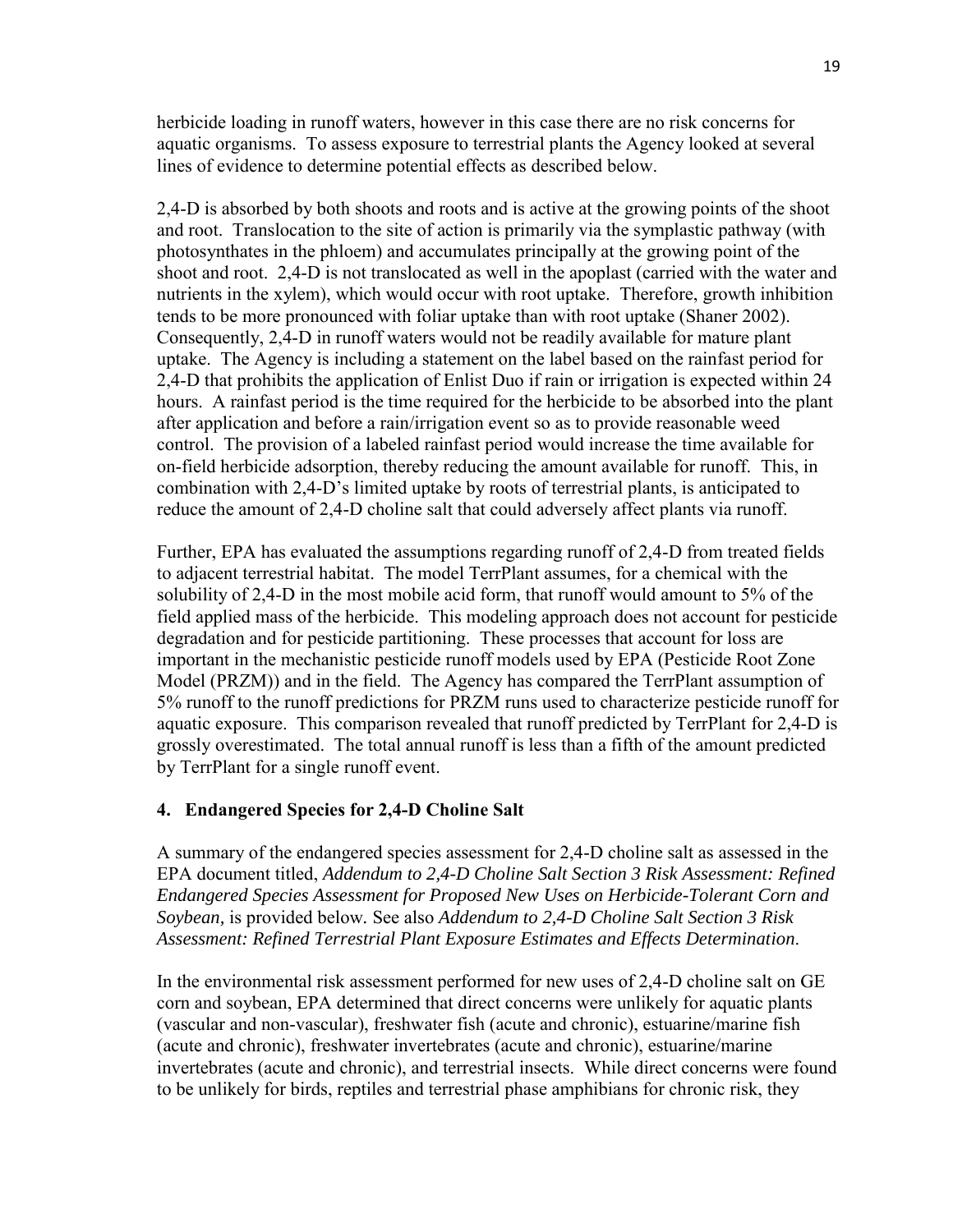could not be excluded for acute risk. In addition, potential direct risk concerns could not be excluded for mammals (acute and chronic) and terrestrial plants. Indirect effect risk concerns are possible for any species that has dependencies on species that are directly affected.

determination is appropriate for any such state. Registration of Enlist Duo<sup>TM</sup> is being registered for use in the states of Illinois, Indiana, Iowa, Ohio, South Dakota, and Wisconsin. Based on EPAs LOCATES database and data submitted by DAS, 53 listed species were identified as inside the "action area" (area of concern where use of pesticide may result in exposure to endangered species) associated with the new GE corn and soybean uses within these six states. Additional states may be added to the labeling once an assessment is completed and demonstrates that a no effects

determination is appropriate for any such state.<br>The following criteria were used to assess listed species in the spray drift action area:

- For listed individuals inside the action area but not part of an affected taxa nor relying on the affected taxa for services involving food, shelter, biological mediated resources necessary for survival and reproduction, use of a pesticide would be determined to have "no effect."
- For listed individuals outside the action area, use of a pesticide would be determined to have "no effect."
- Listed individuals inside the action area may either fall into the "no effect" or "may effect" categories depending upon their specific biological needs and circumstances of exposure.
- Those that fall under the "may effect" category are found to be either "likely" or "not likely to adversely affect" the listed species.
- A "likely" or "not likely to adversely affect" determination is made using criteria that categorizes the effect as insignificant, highly uncertain, or wholly beneficial.

 choline salt in spray drift. Therefore, EPA expects that spray drift will remain confined to Spray drift mitigation language on the label is intended to limit off site transport of 2,4-D the 2,4-D choline treated field. Consequently, EPA concluded that spray drift will have no effect on 49 of the 53 species originally identified as potentially at-risk because they are not expected to occur on corn and soybean fields.

The 4 remaining listed species that were not ruled out because their range contains areas that include treated fields were considered in more depth to refine the assessment: American burying beetle, Canada lynx, Indiana bat, and whooping crane. Species specific biological information and 2,4-D choline salt use patterns were considered. After utilizing processes such as refined modeling incorporating species specific information and migration habits, EPA made a determination that exposure occurring on the field would have no effect on these species.

 risks to terrestrial plants from runoff as predicted by TerrPlant modeling are grossly Additionally, as stated above, the Agency reconsidered the potential effects attributed to runoff. That analysis concluded that in light of the refined assessment, combined with proposed mitigations such as a mandatory rainfast period, the Agency has determined that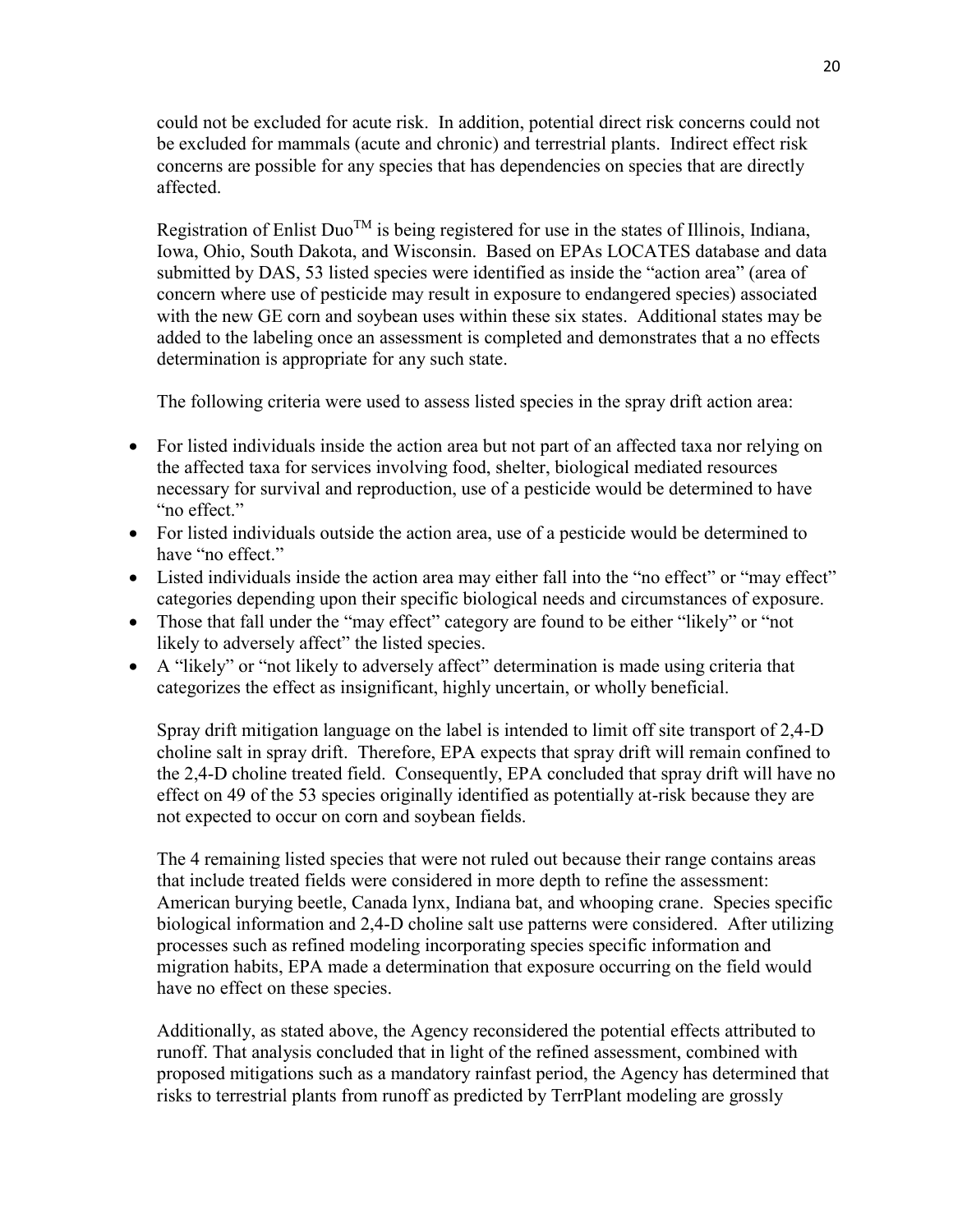overestimated in the case of 2,4-D choline and a finding of no effects to listed or non-listed species off the treated field is appropriate.

For more details on these findings, refer to the EPA document titled, *Addendum to 2,4-D Choline Salt Section 3 Risk Assessment: Refined Endangered Species Assessment for Proposed New Uses on Herbicide-Tolerant Corn and Soybean.* 

As noted earlier in this decision, glyphosate is already registered for these uses and did not undergo a listed species review as part of the assessment for this pesticide product. However, glyphosate currently is in the registration review process and a listed species analysis will be part of that process.

### **IV. Resistance Management**

The emergence of herbicide resistant weeds is an increasing problem that has become a significant economic issue to growers. This has led to a concern that the use of 2,4-D on GE crops may result in the development of more resistant weeds. In an effort to address this issue going forward, EPA is requiring DAS to develop an Herbicide Resistance Management (HRM) plan that will promote herbicide resistance management efforts. The plan mandates that DAS must investigate any reports of lack of herbicide efficacy. The initial mechanism users can use for communicating directly with DAS is a toll-free number to get advice on how to resolve any uncontrolled weeds.

Academia, growers, USDA, and other leaders involved with pest management all acknowledge the importance of scouting in herbicide resistance management. Fields should be scouted before application of Enlist Duo<sup>TM</sup> to identify the weed species present as well as their stage of growth. Fields should be scouted after each Enlist Duo<sup>TM</sup> application to identify poor performance or likely resistance. In the event that a user encounters a non-performance issue, the toll-free number is available to report the issue, which will initiate an intervention against that weed population.

 When a lack of herbicide efficacy is identified, DAS or its representative will investigate and "likely herbicide resistance" (possible resistance) is present. This is distinct from the term "lack of herbicide efficacy," as explained below. For purposes of this decision, a report of lack of conduct a site visit if needed, to evaluate the lack of herbicide efficacy using decision criteria identified by leading weed science experts (Norsworthy, et al. 2012), in order to determine if herbicide efficacy to DAS will be the trigger to start this investigation.

 determine if they do in fact constitute "likely herbicide resistance." These "likely herbicide resistance" criteria are: (1) failure to control a weed species normally controlled by the herbicide "Lack of herbicide efficacy" refers to inadequate weed control with various possible causes, including but not limited to: application rate, stage of growth, environmental conditions, herbicide resistance, plugged nozzle, boom shut off, tank dilution, post-application weed flush, unexpected rainfall event, weed misidentification, etc. EPA recognizes that it can be challenging to distinguish emerging weed resistance from other causes at an early stage. Therefore, EPA has selected criteria that should be used to evaluate instances of "lack of herbicide efficacy" to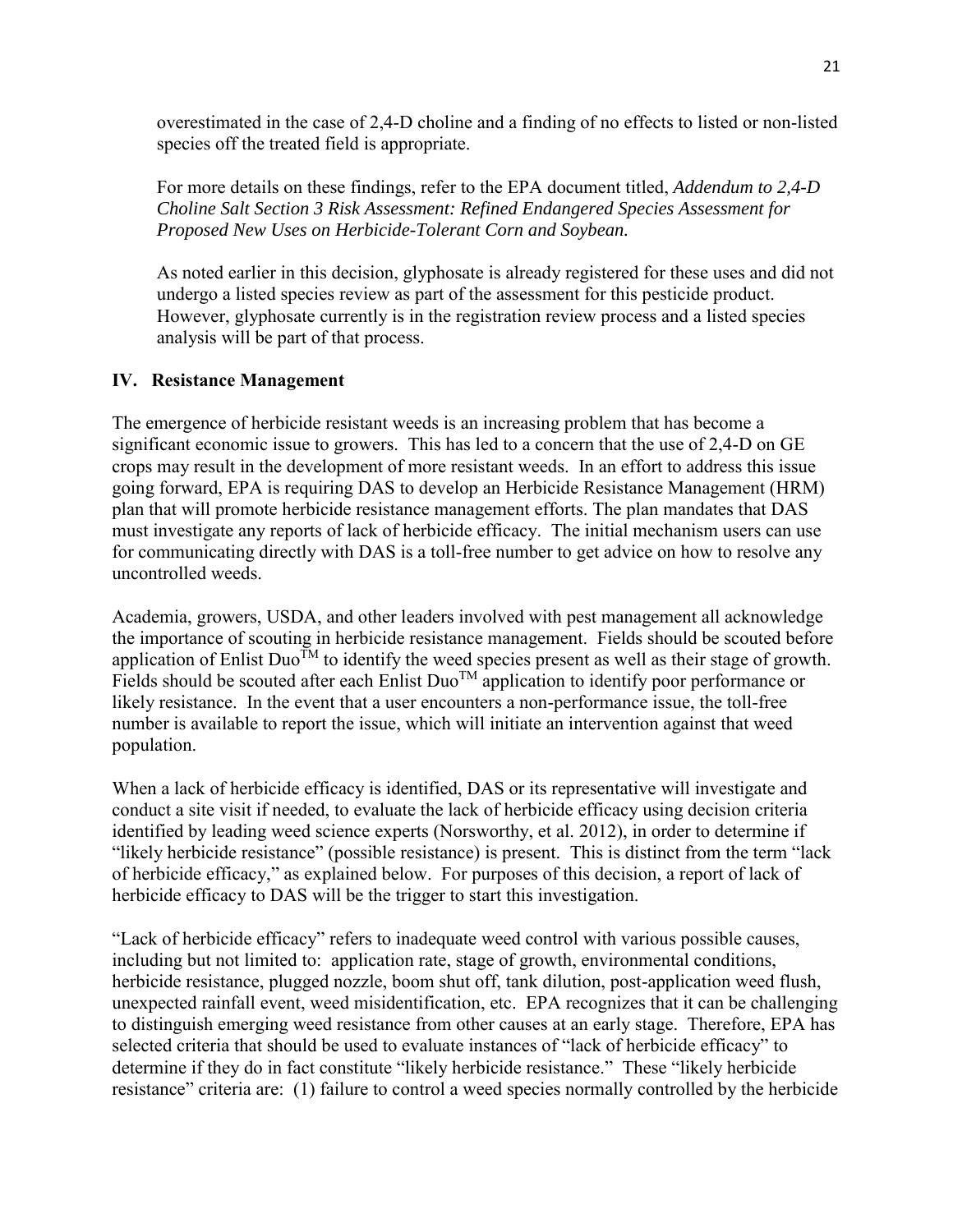at the dose applied, especially if control is achieved on adjacent weeds; (2) a spreading patch of uncontrolled plants of a particular weed species; and (3) surviving plants mixed with controlled individuals of the same species (Norsworthy, et al., 2012). The identification of one or more of these criteria in the field indicates "likely herbicide resistance" is present.

 report to EPA findings of likely herbicide resistance. In addition, prior to implementing control and/or seeds, and as soon as practicable, laboratory or greenhouse testing must be initiated in When DAS or its representative applies the Norsworthy, et al., criteria cited above and likely herbicide resistance is identified, then to the extent possible, DAS must proactively engage with the grower to control and contain likely resistant weeds in the infested area. This may be accomplished by re-treating with an herbicide or using mechanical control methods. After implementing these measures DAS must follow-up with the growers, to the extent possible, to determine if the likely resistant weed(s) has/have been controlled. DAS must also annually measures, DAS will make best efforts to obtain samples of the likely herbicide resistant weeds order to confirm whether resistance is the reason for the lack of herbicide efficacy.

 summary reports to EPA. These reports must include a summary of the number of instances of likely and confirmed resistance to Enlist Duo<sup>TM</sup> by weed species, crop, county and state. They previous years. Beginning January  $15<sup>th</sup>$ , 2016, on or before January  $15<sup>th</sup>$  of each year, DAS will submit annual will also summarize the status of laboratory or greenhouse testing for resistance. The annual reports will also address the disposition of incidents of likely or confirmed resistance reported in

DAS must report annually any inability to control likely resistant weeds to relevant stakeholders. To accomplish this, EPA expects that DAS will establish a website to facilitate delivery of resistance information.

 resistance appear on the product labeling under the Herbicide Resistance Management heading Several management practices that are designed to help users avoid initial occurrences of weed of the label. These practices are discussed in Section VII.B.3 of this document.

Refer to Section VII.C below for EPA's terms of registration to address the issue of weed resistance.

### **V. Response to Comments**

both in favor of and opposed to the decision to register Enlist  $Duo^{TM}$ . The EPA welcomes input comments received during the comment period before issuing this final regulatory decision. The Agency received 417,301 comments in response to the public participation process (Docket ID: EPA-HQ-OPP-2014-0195) regarding EPA's proposed decision to register the use of 2,4-D choline salt on GE 2,4-D and glyphosate tolerant corn and soybeans. Comments received were from the public during the decision process when registering pesticides, and is committed to thoroughly evaluating and mitigating any potential risks from registered pesticides, consistent with applicable statutory standards. Also, EPA strives to document and explain the basis of its regulatory decisions through these and other public documents. EPA reviewed and evaluated all Since many of the comments covered similar concerns, the comments were grouped into major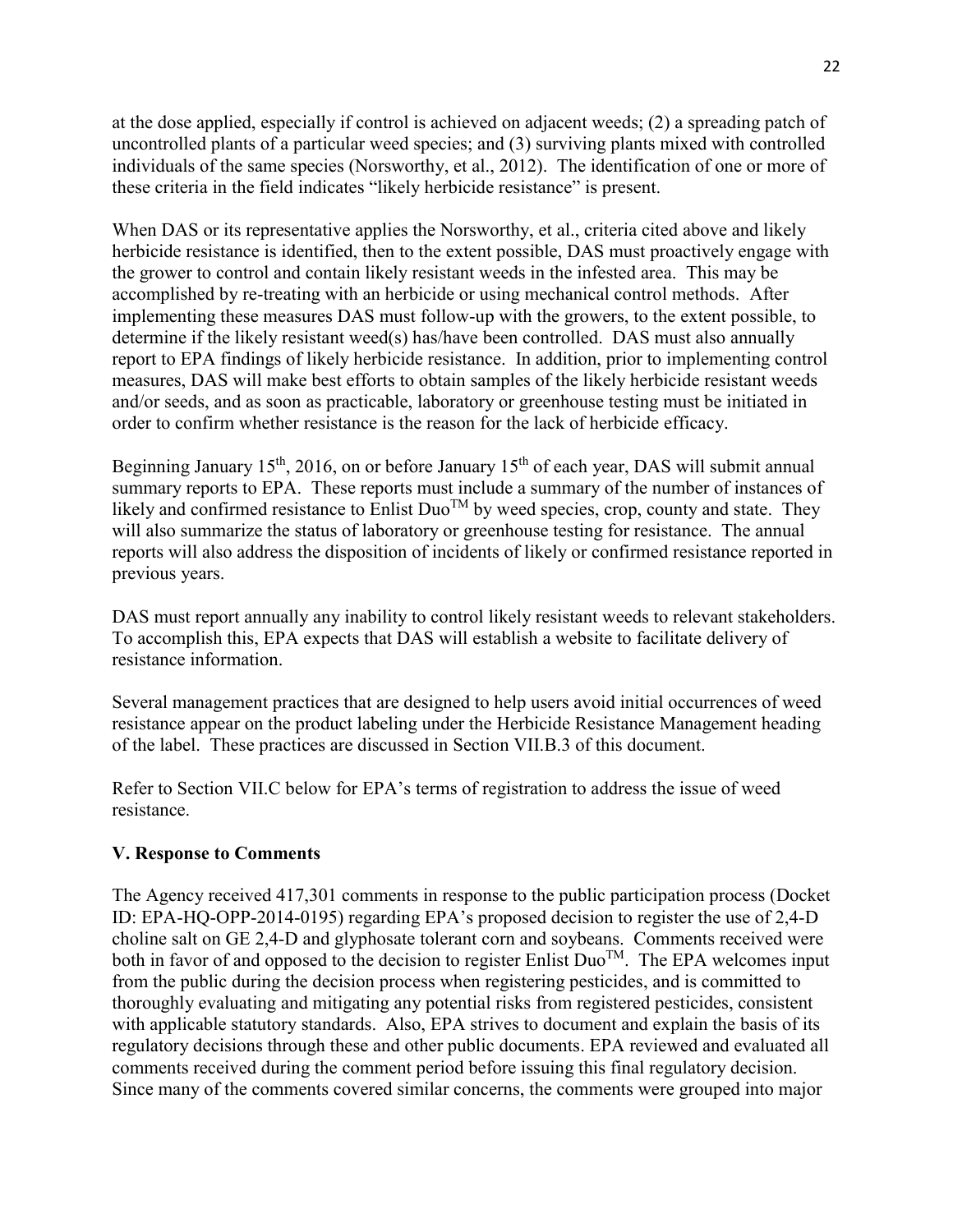topic areas. Please see *Response to Public Comments Received Regarding New Uses of Enlist DuoTM on Corn and Soybeans,* dated October 14, 2014, for the Agency response to these comments.

# **VI. Benefits**

The need for additional tools to manage resistant weeds has become important as resistance to glyphosate and other herbicides has become a significant economic and pest management issue to growers. The new uses of 2,4-D choline salt will expand options for weed control in corn and soybean and enable control of additional broadleaf weeds, including some resistant biotypes. Previously registered uses of non-choline 2,4-D in corn allowed for over-the-top broadcast applications only up to 8 inches tall which are increased to up to 48 inches tall with GE 2,4-D resistant corn. Similarly, the previously registered use of non-choline 2,4-D in soybeans allowed pre-plant applications only, however new uses of 2,4-D choline salt expand uses to include overthe-top broadcast applications to GE soybeans. The addition of this new tool to the production of soybeans is expected to have a significant impact to broadleaf weed control.

 action, which the weed science community has been touting for many years. The introduction of a premix formulation combining 2,4-D choline salt and glyphosate to be used on Enlist<sup>™</sup> corn and soybeans will provide additional benefits. The use of a premix of 2,4-D choline salt and glyphosate utilizes multiple mechanisms of action which delays the development of herbicide resistant weeds. The pairing of two well-established herbicides into a systems approach with a GE crop will allow growers and applicators the opportunity to control many weeds in a way which fulfills the important principle of using multiple mechanisms of

The use of 2,4-D choline salt and glyphosate on the Enlist<sup>TM</sup> corn and soybean seed technology adopted by growers, the herbicide combination in this weed control systems approach will potentially prolong the use of the glyphosate technology if the two herbicides are controlling weeds that are not resistant to either herbicide. In addition, this system will maintain the positive will provide efficacious control of broadleaf weeds later in the growing season, resulting in reduced spread and persistence of many broadleaf weeds, thus maintaining yields. If widely effect of reducing the need for tillage, thus preventing unnecessary erosion, in areas where 2,4-D choline salt will control glyphosate resistant broadleaf weeds.

The use of the 2,4-D choline salt offers environmental benefits over the use of traditional forms of 2,4-D as well. Specifically, EPA has determined that the choline salt is less volatile than other forms of 2,4-D. The 2,4-D choline salt also demonstrates less potential for off-site movement through spray drift than other forms of this herbicide. This will reduce the potential for damage to non-target plants, including vulnerable crops, where 2,4-D choline salt is to be used.

# **VII. Registration Decision**

Based on these considerations, consistent with the requirements of FIFRA Sec.  $3(c)(7)(B)$ , EPA concludes that (i) the Agency has satisfactory data pertaining to the expanded uses of Enlist  $Du^{\text{TM}}$  on corn and soybeans; and (ii) approving this application as set forth below will not increase the risk of any unreasonable adverse effects on human health or the environment.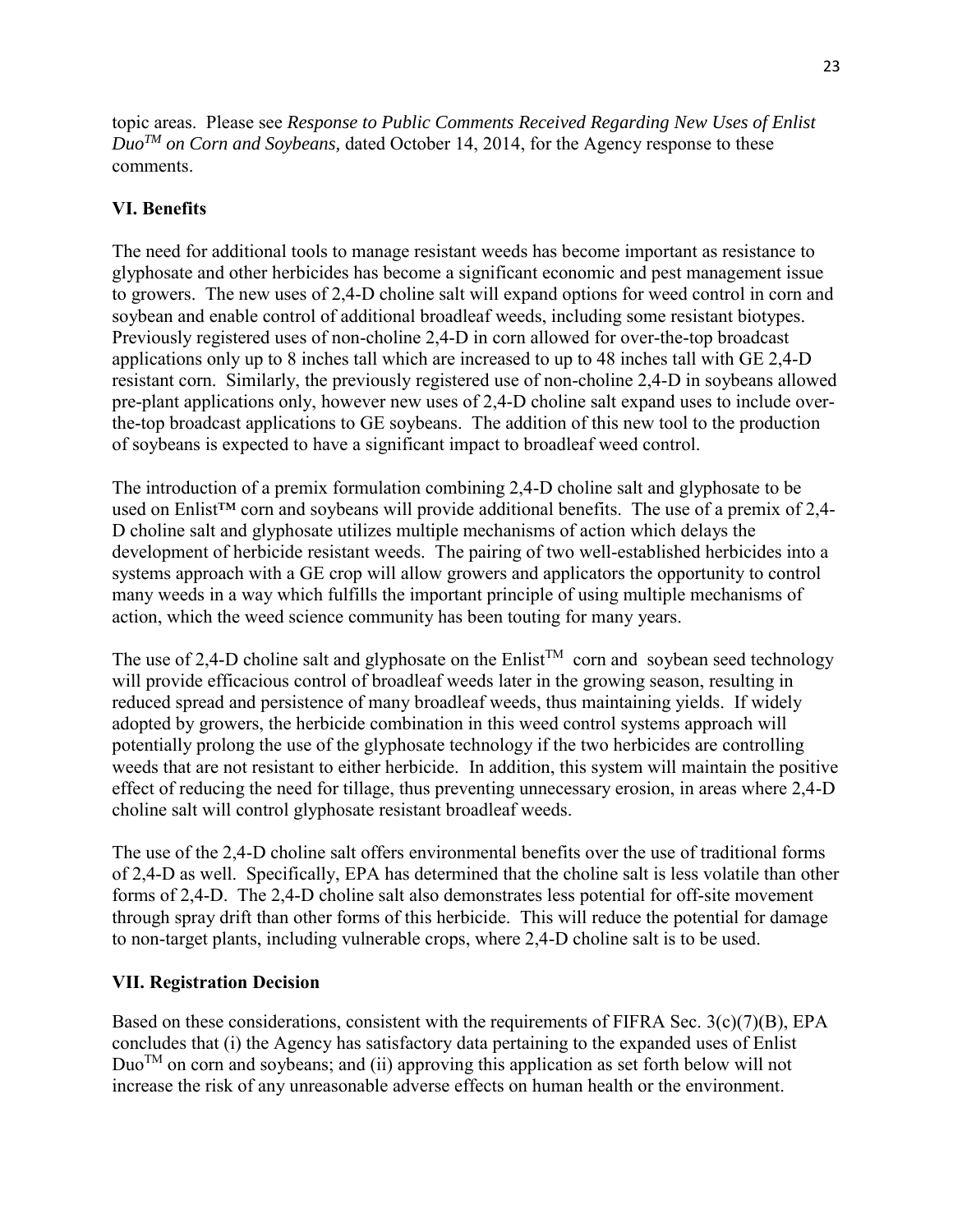Accordingly, the Agency has granted this registration with certain terms necessary to ensure that if weed resistance is likely, EPA can act quickly to address the problem.

# **A. Data Requirements**

 Although there are data that may be required in connection with registration review activities There are no outstanding data requirements required to support the registration of this action. for 2,4-D and glyphosate, those requirements are generic to 2,4-D and/or glyphosate uses and products in general and will be handled in accordance with the registration review process.

# **B. Labeling Requirements**

 exposure of non-target plants and animals. For example, spray drift management language is addition, surface and ground water advisories are required on all labeling, which may further In order to mitigate risks to non-target plants and animals, label language is required that is intended to keep the pesticide on the treatment area, thereby reducing the potential for required on the occupational/commercial labeling that advises users of applicator responsibilities and requires specific techniques to reduce the possibility of spray drift. In reduce residues in drinking water and exposure of non-target organisms.

# **1. Worker Protection**

Do not apply this product in a way that will contact workers or other persons, either directly or through drift. Only protected handlers may be in the area during application. For any requirements specific to your state or tribe, consult the agency responsible for pesticide regulation.

Do not enter or allow worker entry into treated areas during the restricted entry interval (REI) of 48 hours.

 or water, is: PPE required for early entry to treated areas that is permitted under the Worker Protection Standard and that involves contact with anything that has been treated, such as plants, soil,

- Long-sleeved shirt and long pants
- Chemical resistant gloves as specified under category A
- Shoes plus socks
- Protective eyewear (goggles, faceshield, or safety glasses)

Some materials that are chemical-resistant to this product are barrier laminate, butyl rubber >14 mils, nitrile rubber >14 mils, neoprene rubber >14 mils, natural rubber >14 mils, polyethylene, polyvinyl chloride (PVC) >14 mils, or viton >14 mils. If you want more options, follow the instructions for category A on an EPA chemical-resistance category selection chart.

# **2. Environmental Hazards**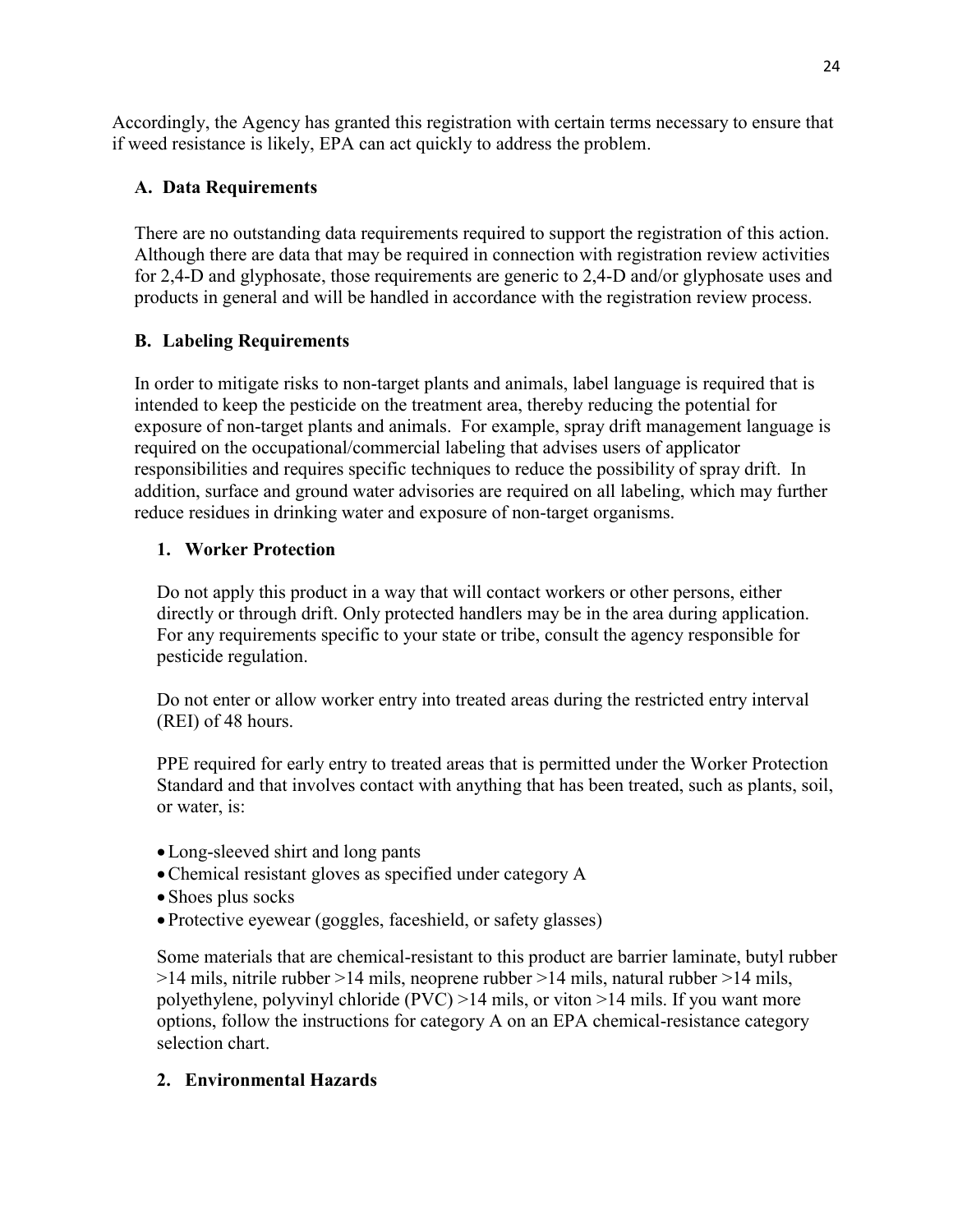25

This pesticide is toxic to fish and aquatic invertebrates. Do not apply directly to water, to areas where surface water is present, or to intertidal areas below the mean high water mark. Drift or runoff may adversely affect aquatic invertebrates and non-target plants. Drift and runoff may be hazardous to aquatic organisms in water adjacent to treated areas. Do not contaminate water when disposing of equipment washwaters or rinsate.

This chemical has properties and characteristics associated with chemicals detected in groundwater. The use of this chemical in areas where soils are permeable, particularly where the water table is shallow, may result in groundwater contamination. Application around a cistern or well may result in contamination of drinking water or groundwater.

# **3. Resistance Management**

To aid in the prevention of developing weeds resistant to this product, the following steps should be followed:

**Scout** Secrets and Secrets and Secrets and Secrets and Secrets and Secrets and Secrets and Secrets and Secrets and Secrets and Secrets and Secrets and Secrets and Secrets and Secrets and Secrets and Secrets and Secrets an fields before application to ensure herbicides and rates will be appropriate for the weed species and weed sizes present. • Apply full rates of Enlist Duo for the most difficult to control weed in the field at the specified time (correct weed size) to minimize weed escapes.  $\bullet$  Scout fields after application to detect weed escapes or shifts in weed species. **Constitution of the Constitution of the Constitution of the Constitution of the Constitution of the Constitution of the Constitution of the Constitution of the Constitution of the Constitution of the Constitution of the C** any incidence of non-performance of this product against a particular weed species to your Dow AgroSciences retailer, representative or call 1-855-ENLIST-1(1-855-365- 4781)  $\bullet$  If resistance is suspected, treat weed escapes with an herbicide having a mode of action other than Group 4 or 9 and/or use non-chemical methods to remove escapes, as practical, with the goal of preventing further seed production. Additionally, users should follow as many of the following herbicide resistance management practices practical:  $\bullet$  Use a broad spectrum soil-applied herbicide with other modes of action as a foundation in a weed control program. • Utilize sequential applications of herbicides with alternative modes of action. • Rotate the use of this product with non-Group 4 and non-Group 9 herbicides. **Incorp** orate non-chemical weed control practices, such as mechanical cultivation, crop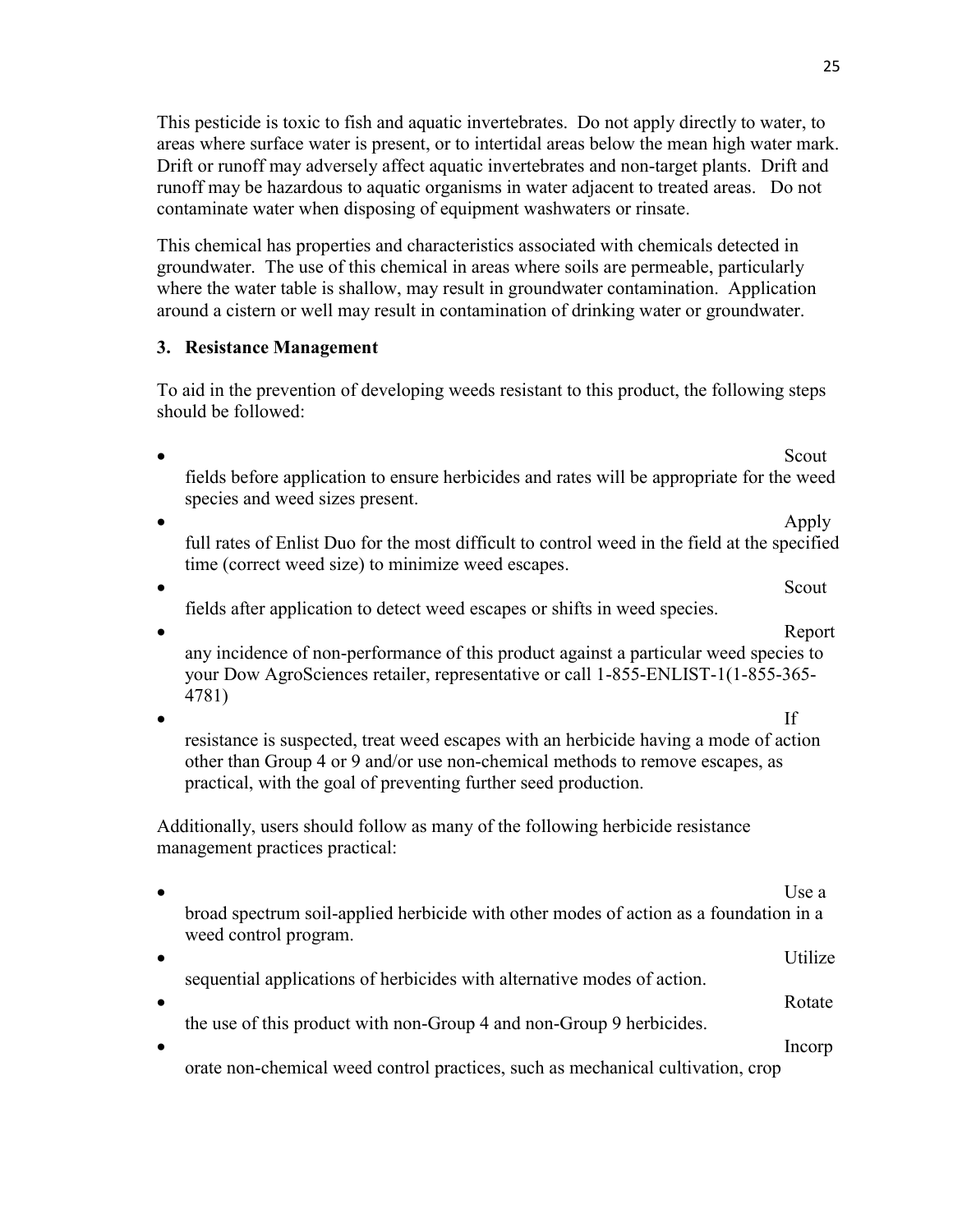rotation, cover crops and weed-free crop seeds, as part of an integrated weed control program.

**•** Thoroughly the state of the state of the state of the state of the state of the state of the state of the state of the state of the state of the state of the state of the state of the state of the state of the state of ghly clean plant residues from equipment before leaving fields suspected to contain resistant weeds.

**Avoid** Avoid using more than two applications of Enlist Duo and any other Group 4 or Group 9 herbicide within a single growing season unless in conjunction with another mode of action herbicide with overlapping spectrum.

**•** Manager Manager Manager Manager Manager Manager Manager Manager Manager Manager Manager Manager Manager Manager Manager Manager Manager Manager Manager Manager Manager Manager Manager Manager Manager Manager Manager Ma e weeds in and around fields, during and after harvest to reduce weed seed production.

# **4. Spray Drift Management**

# **a. Tank Mix Instructions:**

# TANK-MIXING INSTRUCTIONS:

ENLIST Duo may only be tank-mixed with products that have been tested and found not to adversely affect the spray drift properties of Enlist Duo. A list of those products may be found at EnlistTankmix.com DO NOT TANK-MIX ANY PRODUCT WITH Enlist Duo unless:

- properties of Enlist Duo at EnlistTankmix.com no more than 7 days before applying You check the list of tested products found not to adversely affect the spray drift Enlist Duo; and
- The product you tank-mix with Enlist Duo is identified on that list of tested products.

### **b. Droplet Size:**

Use of Enlist Duo requires the use of specific nozzle and spray pressure combinations. A chart is included in the product label that lists the specific nozzle and pressure combinations that are allowed.

### **c. Groundboom Application:**

Use the minimum boom height based upon the nozzle manufacturer's directions. Spray drift potential increases as boom height increases. Spray drift can be minimized if nozzle height is not greater than the maximum height specified by the nozzle manufacturer for the nozzle selected.

### **d. Wind Speed:**

Do not apply at wind speeds greater than 15 mph.

# **e. Temperature and Humidity:**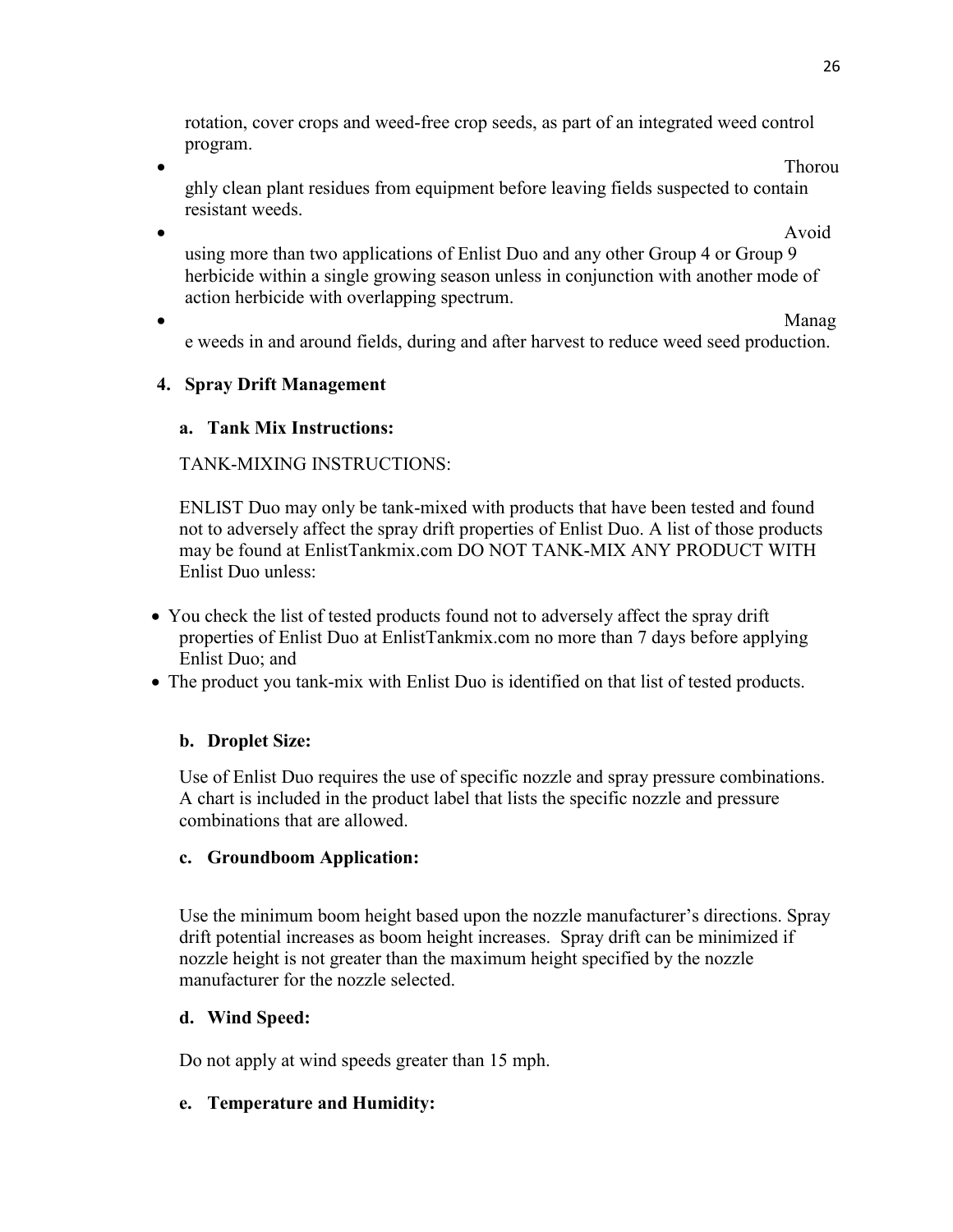When making applications in low relative humidity, set up equipment to produce larger droplets to compensate for evaporation. Droplet evaporation is most severe when conditions are both hot and dry.

# **f. Temperature Inversions:**

 form as the sun sets and often continue into the morning. Their presence can be Applications should not occur during a local, low level temperature inversion because drift potential is high. Temperature inversions restrict vertical air mixing, which causes small suspended droplets to remain in a concentrated cloud. This cloud can move in unpredictable directions due to the light variable winds common during inversions. Temperature inversions are characterized by increasing temperatures with altitude and are common on nights with limited cloud cover and light to no wind. They begin to indicated by ground fog; however, if fog is not present, inversions can also be identified by the movement of the smoke from a ground source generator. Smoke that layers and moves laterally in a concentrated cloud (under low wind conditions) indicates an inversion, while smoke that moves upward and rapidly dissipates indicates good vertical air mixing.

### **g. Application Restrictions:**

Do not aerially apply this product.

Do not irrigate treated fields for at least 24 hours after application of Enlist Duo.

Do not make application of Enlist Duo if rain is expected in the next 24 hours.

### **5. Protection of Sensitive Areas:**

### **a. Buffer**

 blowing) from any area except: You must maintain a 30 foot downwind buffer (in the direction in which the wind is

- Roads, paved or gravel surfaces.
- Planted agricultural fields (except those crops listed in the "Susceptible Plants" section).
- Agricultural fields that have been prepared for planting.
- Areas covered by the footprint of a building, shade house, green house, silo, feed crib, or other man made structure with walls and or roof.

### **b. Wind Direction**

To maintain the required downwind buffer zone:

• Measure wind direction prior to the start of any swath that is within 30 feet of a sensitive area.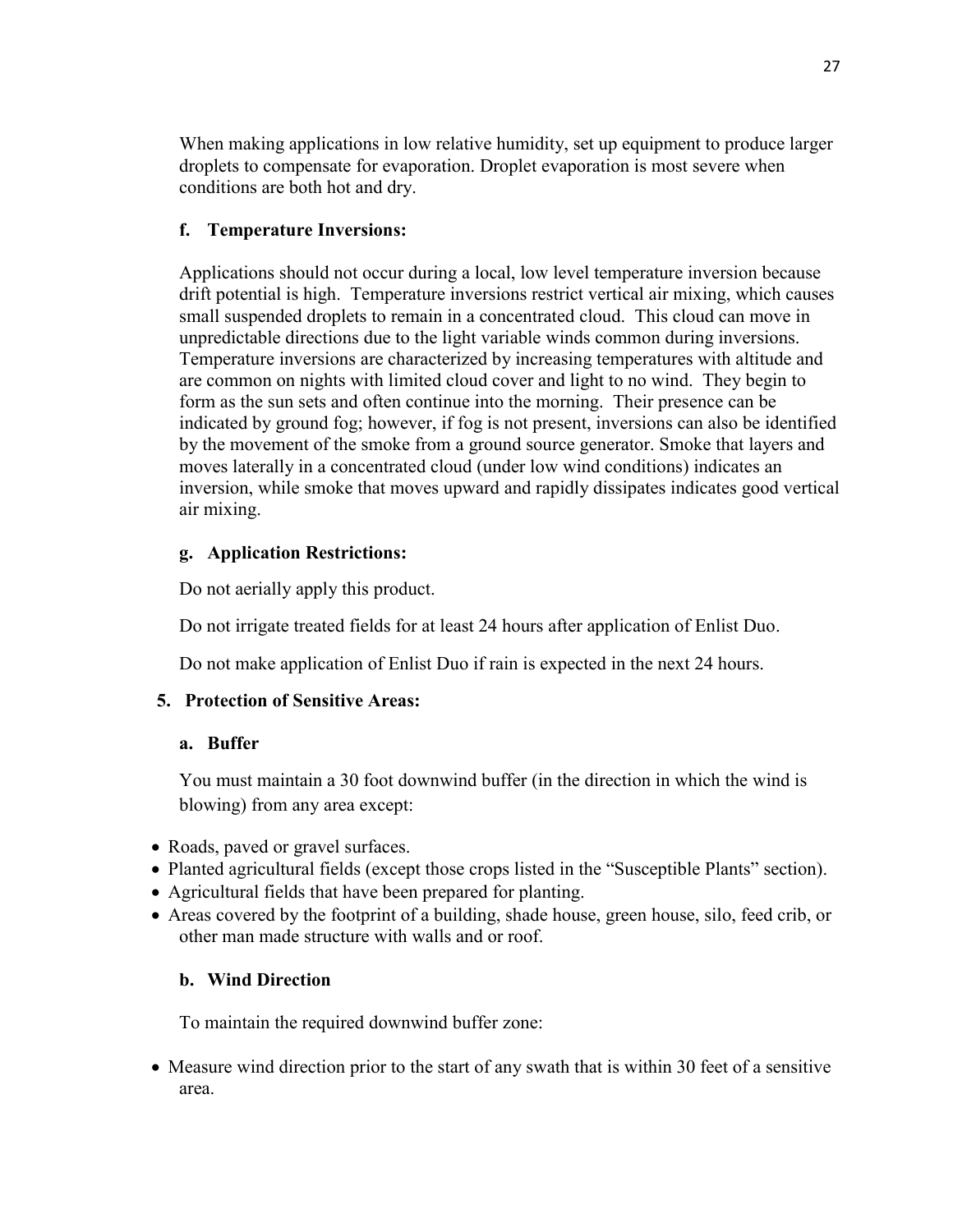No application swath can be initiated in, or into an area that is within 30 feet of a sensitive area if the wind direction is towards the sensitive area.

### **6. Susceptible Plants:**

Do not apply under circumstances where spray drift may occur to food, forage, or other plantings that might be damaged or crops thereof rendered unfit for sale, use or consumption. Do not allow contact of herbicide with foliage, green stems, exposed non-woody roots of crops, desirable plants; including cotton and trees, because severe injury or destruction may result. Small amounts of spray drift that may not be visible may injure susceptible broadleaf plants. Before making an application, please refer to your state's sensitive crop registry (if available) to identify any commercial specialty or certified organic crops that may be located nearby.

At the time of application, the wind cannot be blowing toward adjacent commercially grown tomatoes and other fruiting vegetables (EPA crop group 8), cucurbits (EPA crop group 9), grapes and cotton.

### **C. Registration Terms**

 reviewed publication, Norsworthy, et al., "Reducing the Risks of Herbicide Resistance: Best EPA has determined that certain registration terms are needed to ensure that likely weed resistance as discussed in section IV will be adequately addressed. EPA believes that it is important to address likely weed resistance and not wait until confirmation that resistance has been found. EPA is basing the registration terms on a list of criteria, presented in the peer-Management Practices and Recommendations," *Weed Science* 2012 Special Issue: 31–62 (Norsworthy criteria).

### **1. Herbicide Resistance Management (HRM) Plan**

educating growers on the appropriate use of Enlist<sup>™</sup> technology. EPA is requiring that EPA is issuing this registration with a term that requires DAS to have an Herbicide Resistance Management (HRM) Plan for Enlist  $Duo^{TM}$ . The HRM Plan will focus on the HRM Plan must include the following measures that will reduce the potential for the development of weed resistance.

### **a. Investigation**

 efficacy as reported by users following "scouting." When investigating any reports of field for "likely resistance" by applying the "Norsworthy criteria." EPA is requiring that DAS or its representative investigate reports of lack of herbicide lack of herbicide efficacy, DAS or its representative must make an effort to evaluate the

### **b. Remediation**

 requiring DAS to collect material, if possible, for further testing. DAS must provide the If "likely resistance" is found, EPA is requiring DAS to engage with the grower to control and prevent the spread of likely resistant weeds in the affected area as well as